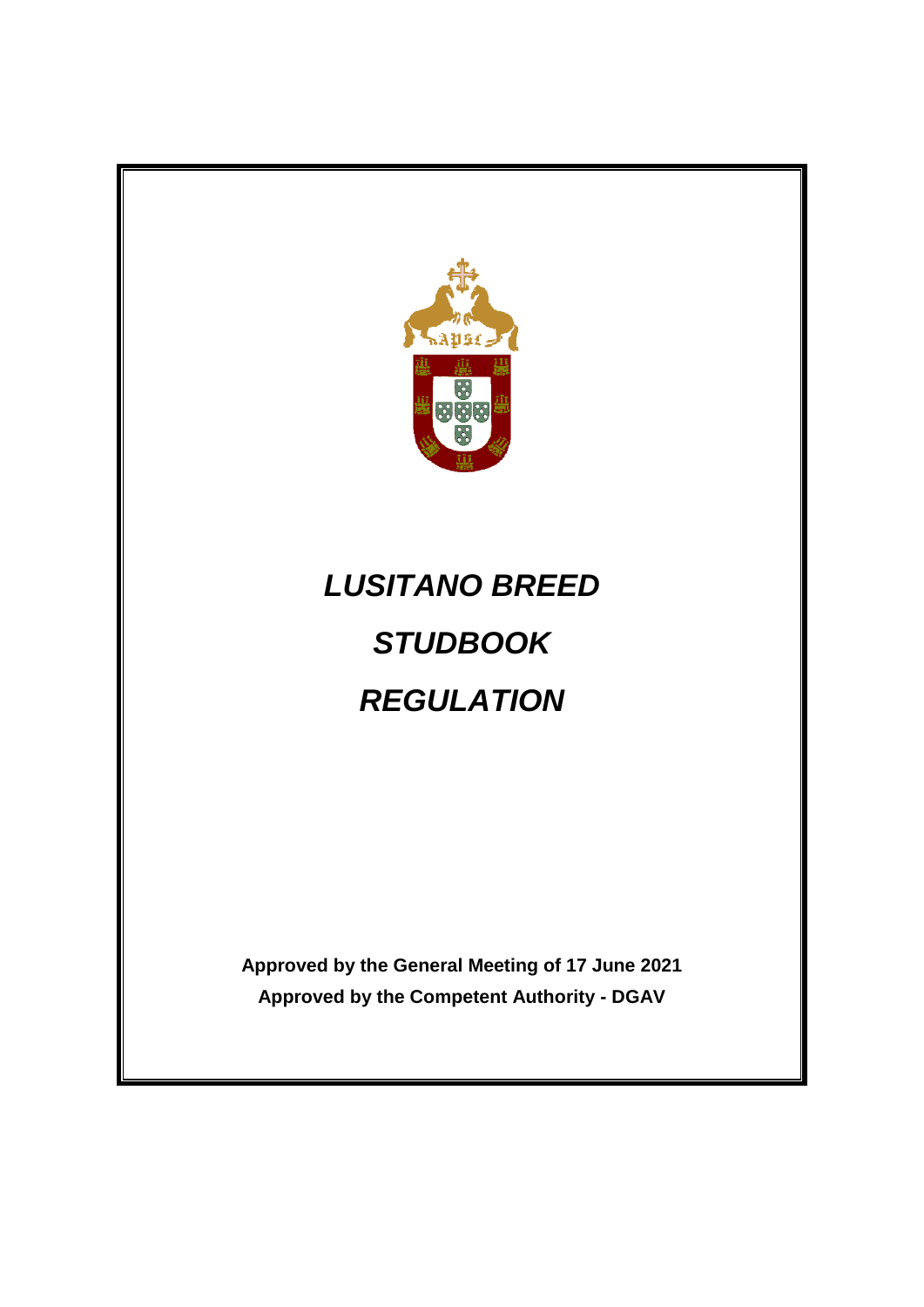# **I − CONSTITUTION AND OBJECT**

#### **ARTICLE 1**

Pursuant to the dispositions of item 36 of the Regulation approved by Ministerial Order ("Portaria") 385/77 of 25 June (Appendix I), the Lusitano Horse Breed Studbook, hereinafter referred to as the Book, was created under the aegis of *APSL − Associação Portuguesa de Criadores do Cavalo Puro Sangue Lusitano* (Portuguese Lusitano Purebred Horse Breeders Association), hereinafter referred to as APSL.

#### **ARTICLE 2**

The Book provides continuity to the works on the Lusitano breed performed under the aegis of the Portuguese Equine Studbook, from the date of its institutionalisation, in 1966, up to 31 December 1989.

§ SOLE ITEM. The Lusitano Horse Breed Studbook may also be referred to as the Lusitano Breed Studbook.

#### **ARTICLE 3**

The Book aims to ensure the conservation of and improvements to the Lusitano breed by evaluating its studhorses and endeavouring to improve the breed's zootechnical characteristics and define the respective selection programme.

#### **ARTICLE 4**

- **1.** Membership of Portuguese or foreign Associations of Lusitano horse breeders in the Book, presupposes respect for and full compliance with this Regulation, Lusitano Breed Improvement Programme and other guidelines issued by APSL.
- **2.** In countries with a sister breeders' Association, these are extensions of the Animal Genetics Improvement Programme.
- **3.** The ratification of the Book's sections by the Competent Authority, in the case of foreign Associations shall be contingent upon the prior recognition thereof by the official services responsible for promoting horse breeding activities in the respective countries and the existence of a protocol with APSL for the implementation of this Regulation.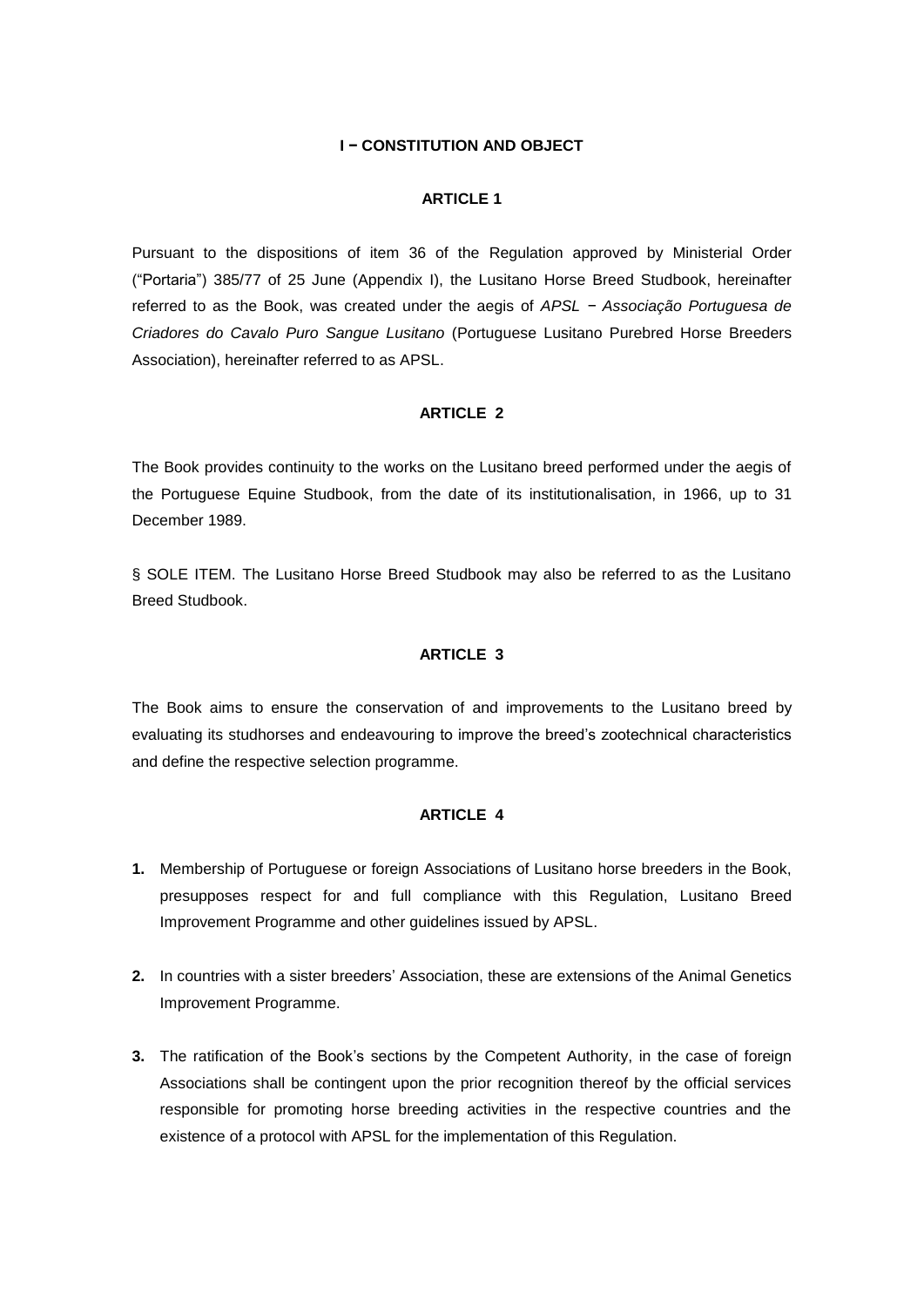#### **II − ORGANISATION AND OPERATION**

#### **ARTICLE 5**

APSL is responsible for the Book's operation.

# **ARTICLE 6**

The management of the Book will have a Technical Secretary, proposed by APSL and lawfully recognised by the competent entities, as a guarantor of compliance with the Studbook's rules and the Animal Genetics Improvement Programme.

#### **ARTICLE 7**

To achieve the objects set out in Article 3, APSL shall arrange for:

- a) The promotion, disclosure of information and valorisation of the Lusitano Purebred;
- b) The conservation and improvement of the Lusitano Purebred based on the production and implementation of an Animal Genetics Improvement Programme to be ratified by the General Meeting;
- c) The registration of animals complying with the conditions of this Regulation;
- d) The annual production of a list of animals registered in the said year;
- e) The maintenance of up-to-date information on all animals registered in the Breed Studbook;
- f) The study and production of adequate rules to ensure the authenticity of registrations;
- g) APSL may issue the Equine Identification Documents for Lusitano horses under the terms of EU Commission Implementing Regulation 2015/262 of 17 February 2015.

#### **ARTICLE 8**

The registration referred to in sub-paragraph c) of the preceding Article should specify the following for each animal:

- (a) Ascendants and descendants, involving the production of the following independent registrations:
	- (1) Births category for young animals in accordance with the dispositions of Article 16;
	- (2) Studhorse category for adult animals in accordance with the dispositions of Article 17 of this Regulation;.
	- (3) Functional studhorse category for adult animals in accordance with the definition of Article 17 and Appendix VI of this Regulation;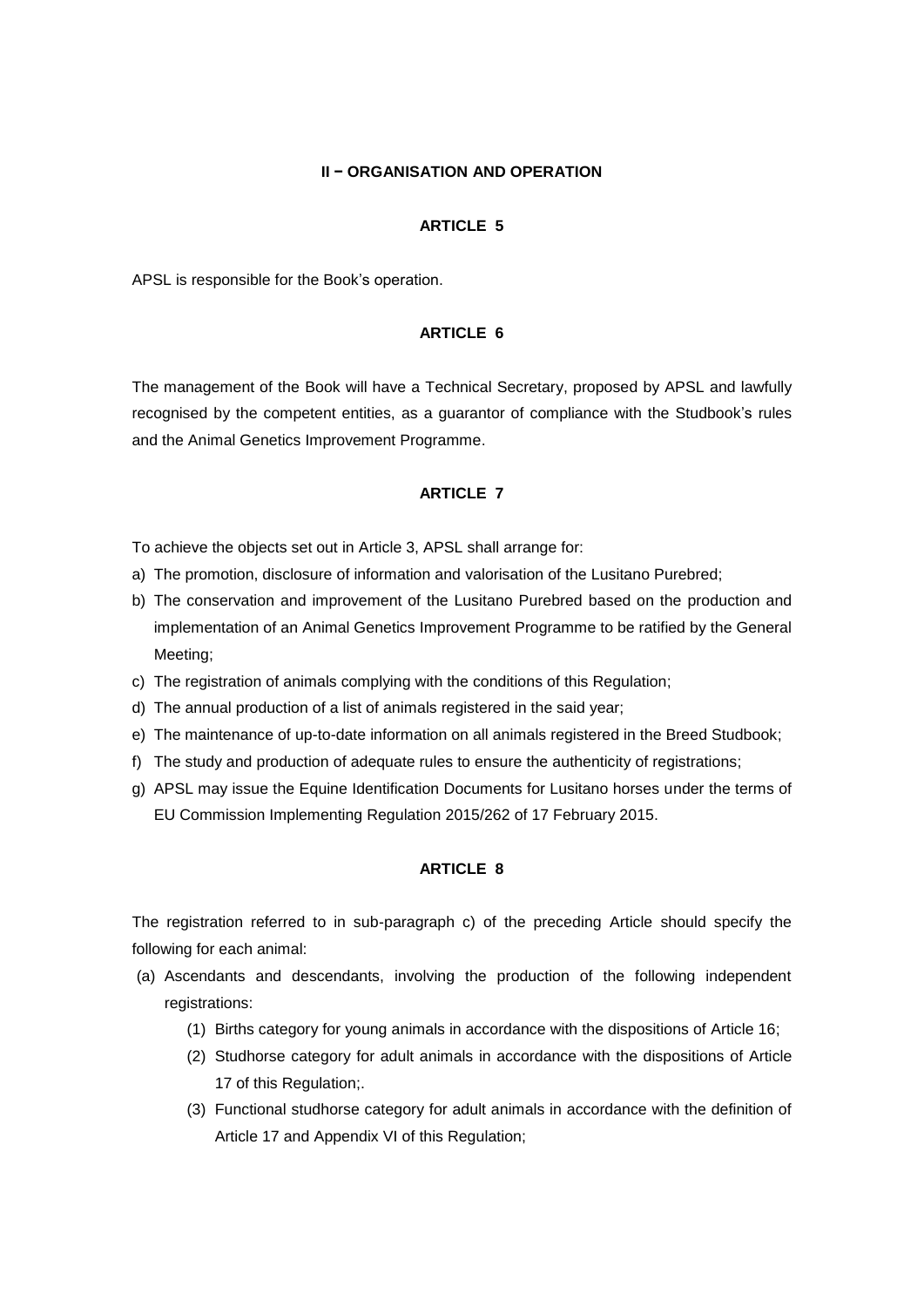- (4) Recommended studhorse category for adult animals in accordance with the definitions of Article 17 and Appendix VI of this Regulation.
- (5) Merit studhorses category for animals considered to have special merit and which are in accordance with Appendix VI of this Regulation.
- b) The number of points obtained at the time of registration in the studhorse category, in addition to other information thereto pertaining;
- c) Elements of a functional nature and prizes won at trials or competitions on which information has been officially provided;
- d) Other elements which may contribute towards a better appreciation of the animals.

#### **ARTICLE 9**

APSL's implementation of the Animal Genetics Improvement Programme and this Regulation, ratified by the competent authorities, is subject to lawfully established controls and inspections. − The possibility of the participation of a non-voting delegate of the referred to supervisory body at APSL's management meetings, at which issues related with the Book are discussed, is considered to be part of the inspection rights referred to in the body of this Article.

#### **III – BREEDERS**

#### **ARTICLE 10**

1 − A Lusitano breeder is defined as being a singular person or collective body owning one or more female horses registered in the Book for breeding purposes.

2 − The owner of the broodmare at the time of birth is considered as being the breeder of a determined animal.

## **IV − REGISTRATION RIGHT**

# **ARTICLE 11**

Breeders whose animals comply with the registration rules set out in this Regulation are entitled to register them in the Book, notwithstanding their membership status with APSL or another Association with its own section in the Book.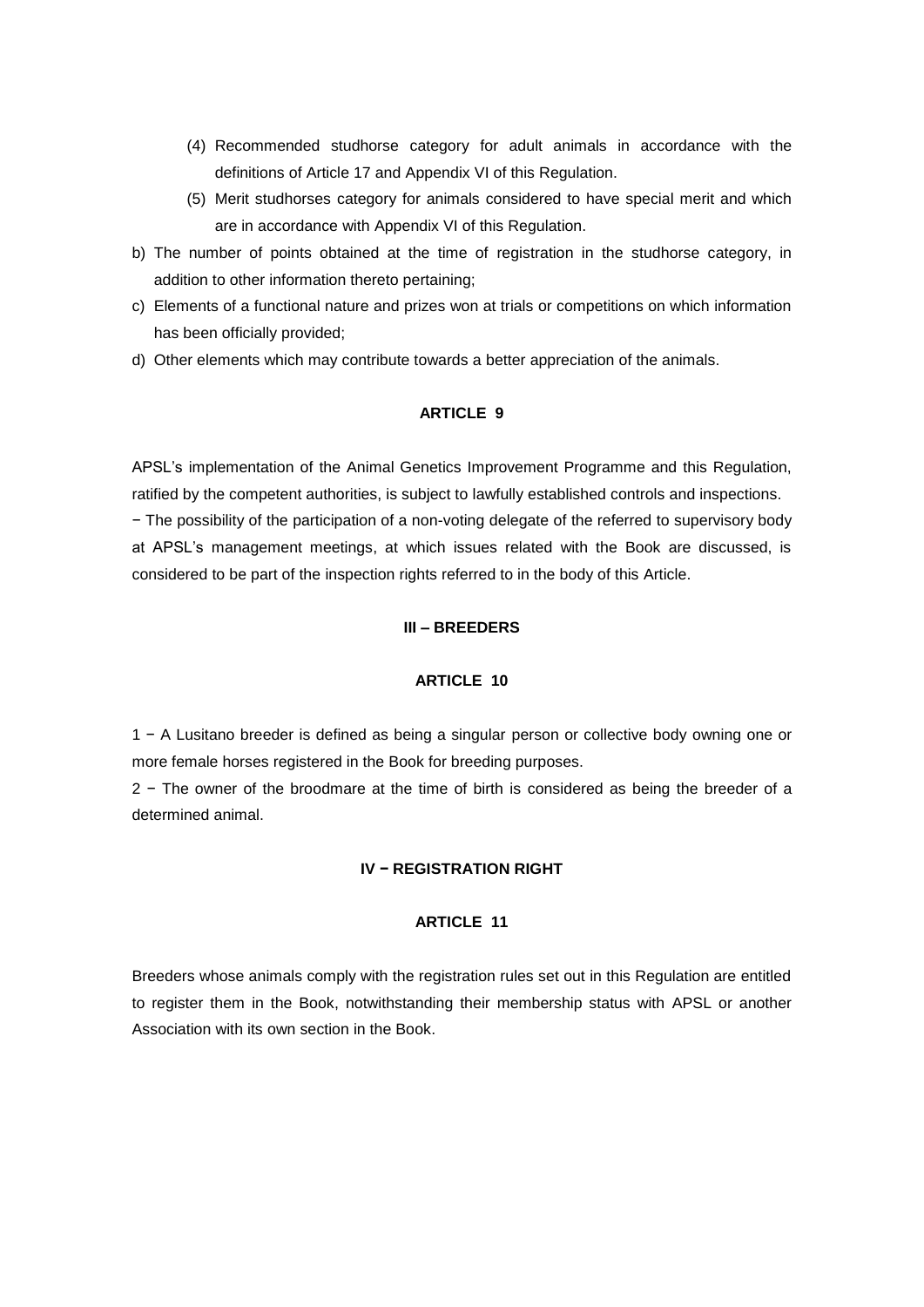# **V − IDENTIFICATION OF ANIMALS**

#### **ARTICLE 12**

Animals shall be identified:

- a) By a name, proposed by the breeder and whose first letter is sequential to the Portuguese alphabet excluding the letters K, Y and W, corresponding to the year of birth in the northern hemisphere, with the same letter being considered for animals born between 1 July of the preceding year and 30 June of the following year in the southern hemisphere;
- b) By the insertion of a microchip in conformity with international standards. Cumulatively it may bear the breeder's brand (iron) on the right thigh and a number allocated by the breeder, both of which indelibly marked.

All of the identification methods used must comply with EU Commission Implementing Regulation 2015/262 of 17 February 2015 and other legislation published on the subject matter.

- c) By the collection of biological material for determining the genotype and execution of the definitive respective outline diagramme prior to weaning, sale, concession or any other form of alienation.
- d) Equines born in Portugal must be identified in accordance with lawful requirements. Currently no. 1 of Article 12 of EU Commission Implementing Regulation 2015/262 of 17 February 2015 which defines the standards on methods for identifying equidae, pursuant to Directives 90/427 EEC and Directives 90/427 EEC of the Council, prior to leaving the place of birth or within a period of twelve months from the date of birth, whichever occurs sooner.

### **ARTICLE 13**

The indication of the name referred to in the preceding Article presupposes the following:

- a) The letter A corresponds to the year 1982;
- b) Any name change, which cannot be formalised against a breeder's wishes, should retain the initial denomination, in brackets, following the new name, in order to allow an animal to be permanently and correctly identified;
- c) The name may not contain more than forty letters, symbols or blank spaces, including the suffix and any new name, to enable it to be correctly processed by computer;
- d) The use of pejorative or offensive names is not permitted.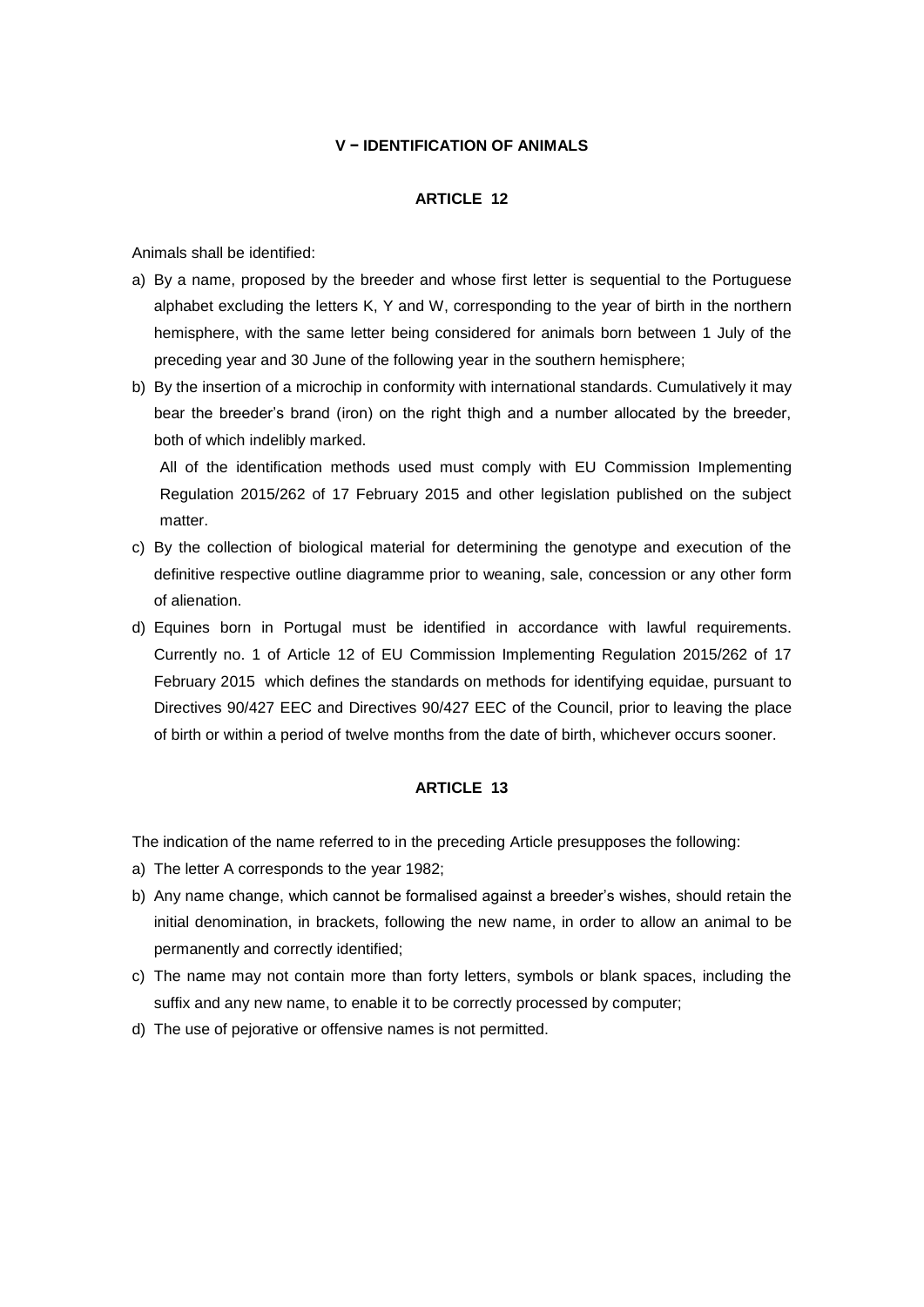#### **ARTICLE 14**

The "suffix" designation referred to in sub-paragraph c) of the preceding Article comprises a set of two or three letters making reference to the country of origin, in accordance with international criteria in force.

#### **ARTICLE 15**

1 − The biological material and the definitive outline diagramme, referred to in sub-paragraph c) of Article 12, are collected/performed by veterinary surgeons and APSL may, whenever it sees fit and is justified, arrange for the said acts to be performed by veterinary surgeons especially engaged for the said purpose.

2 − APSL will keep a file with the genotypes of all Breed animals, as currently defined by law (in the form of Regulation (EU) 2016/1012 of the European Parliament and of the Council of June 2016).

3 – When, on the occasion of registration in the Studhorse category there are doubts over identification based on the outline diagramme, the formula of the genotype shall be confirmed.

4 − The identification used in the Studbook section of the country of origin shall be maintained in the case of imported animals and all of the relevant standards set out in this Regulation shall be complied with.

#### **VI − REGISTRATION OF ANIMALS**

#### **ARTICLE 16**

The Births category is reserved for animals descending from progenitors registered in the Studhorse category.

1 − Registration in the Births category shall always be applied for by breeders and implemented by APSL, based on the cover and birth declarations which should have been received and registered within six months from the end of the cover season, in the former case, or in the six months following the birth of the last animal, in the latter case and the outline diagramme.

2 – For the purposes of controlling the registration of a stallion's offspring, APSL must be notified of the respective cover declarations by 31 July of the year of the respective breeding season (in the northern hemisphere). In the southern hemisphere, the declarations must be produced by 31 January of the following year.

3 – Registration in the Births category may only be made after confirmation of the compatibility of filiation which is performed or inspected by an official, certified laboratory and defined by DGAV and APSL.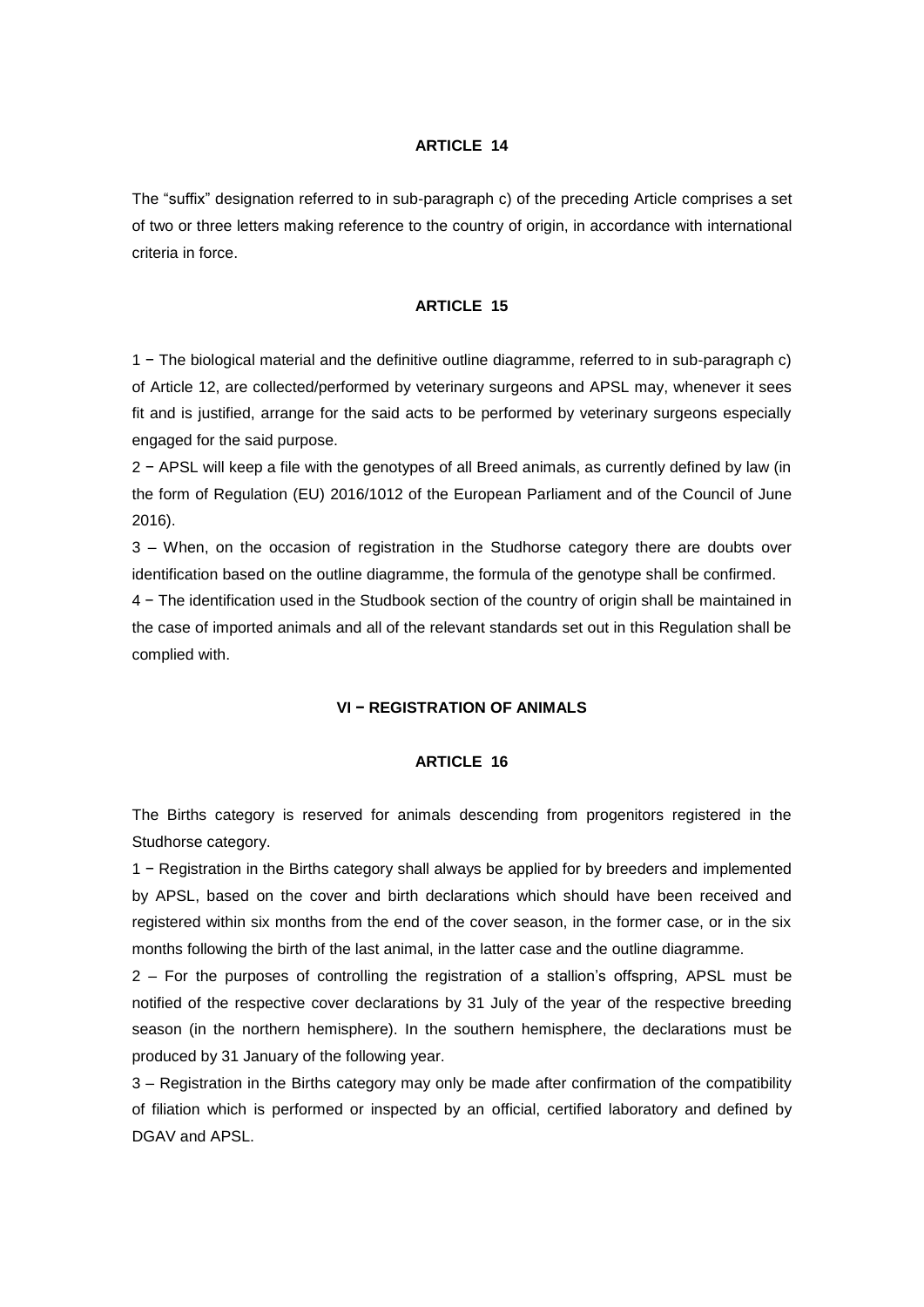4 − Miscarriages and stillbirths shall not be registered in the Births category, although due reference must be made to the fact in the registration of the parents' descendants and breeders shall make reference thereto in the birth declarations.

5 – Registrations in the Births category of the Studbook, which have been and are accepted, registered and controlled with the use of technology and pursuant to the rules in force on the respective date, are irrevocably accepted in the Studbook, unless any error has been detected in the collection of the biological sample which may have conditioned and changed the result obtained from the use of the filiation control technology applied at the date of registration.

#### **ARTICLE 17**

1 − Animals shall be registered in the Studhorses category at the request of breeders or owners and provided that the animals fulfil the following conditions:

- a) They must have been registered in the Births category;
- b) They must be identified in accordance with Article 12;
- c) They must identify with and have the characteristics expressed in the breed standard (Appendix III);
- d) They must have good conformation and development;
- e) They must not have any blemishes or defects for fear of hereditary transmission;
- f) They must comply with the dispositions of number three of item 18 of the Regulation approved by Ministerial Order 385/77 of 25 June (Appendix I). To comply with sub-paragraph c) of item 18 of the above referred to Regulation "morphofunctional integrity of genital organs", male horses must have been approved for breeding following a spermogram. Cryptorchid (unilateral or bilateral), prognatous/agnathous animals or animals with excessive fat in their necks may not be registered in the Studhorses category;
- g) They must originate from breeding stock which complies with the health regulations in force;
- h) They must have achieved a positive evaluation in admission trials for Studhorse category purposes.

The approval of animals for the Studhorse category may be processed in two stages:

1st stage (mandatory) – Studhorses and Studhorses \*

- a) Animals will be subjected to morphofunctional tests in which they shall be inspected and points attributed, in conformity with the points table (Appendix IV-A) attached to this Regulation, by the Admissions Committee, as defined in Article 22 of this Regulation. The Standard Form attached to this Regulation (Appendix II) should also be filled in.
- b) Prior to initiating the points process, animals are inspected by judges and if any serious defects in terms of movements are considered to exist, shall be withdrawn from the points process although the animal may be presented at a future date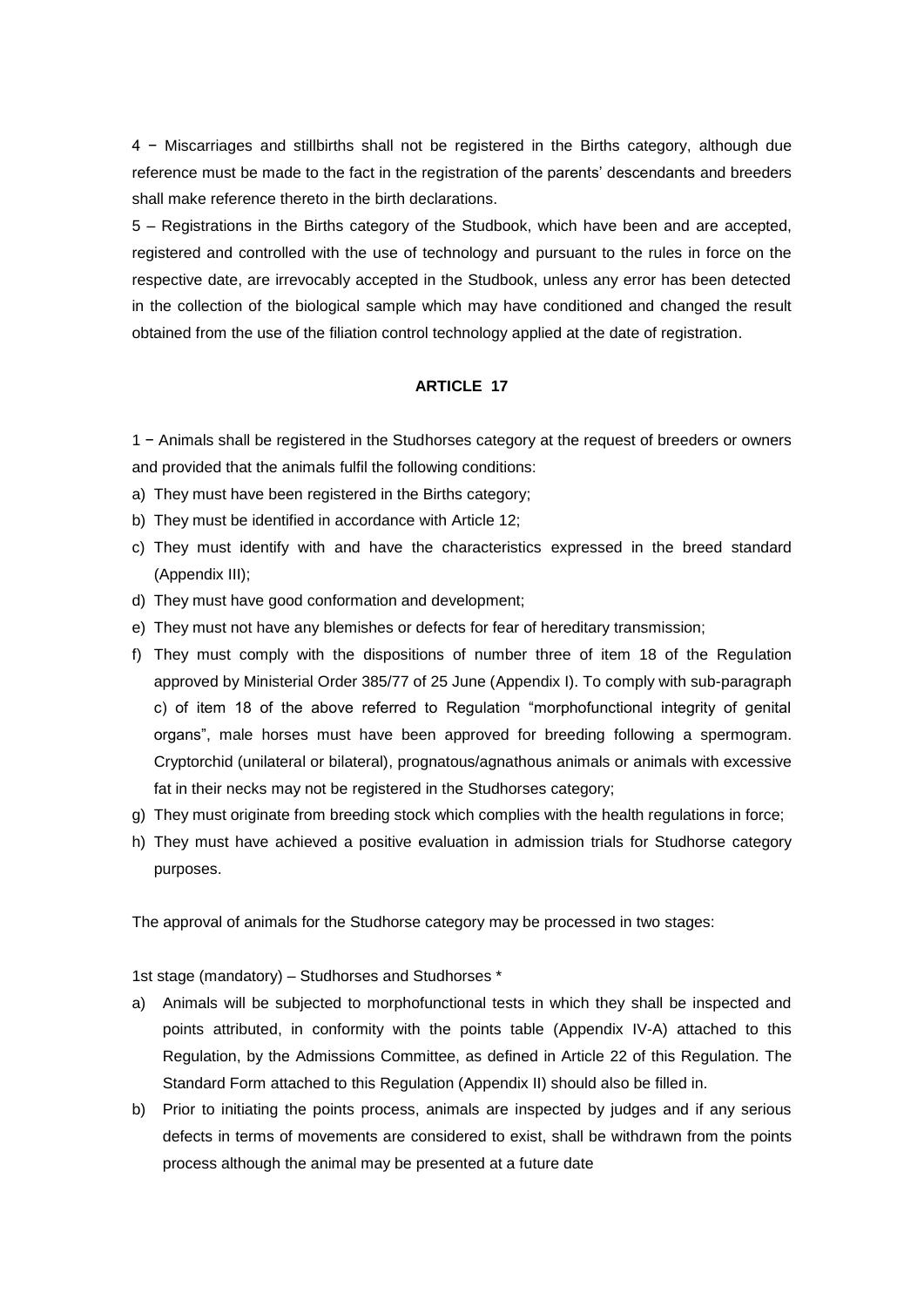- c) All animals whose points score do not contain more than two characters with a score of six (6) or more than one character with a score of five (5) shall be registered and authorised to commence breeding. Any animals with a score of less than five (5) shall be disqualified.
- d) Male studhorse candidates must be inspected when mounted, in public concentrations to be annually scheduled by APSL (except for animals referred to in number 2 ii) of this Article) and broodmare candidates shall be led by the hand, on the breeder's premises, or in public concentrations;
- e) The minimum age shall be three years for female and four years for male horses. Any horse may, however, be registered in the Studhorse category, prior to reaching the referred to ages, provided that all of the conditions set out in this Article have been met and that the Admissions Committee considers that their development and conformation so permit.
- f) Male studhorse candidates may need to be X-rayed to identify any signs of osteochondritis, during the concentrations in which they participate. These X-rays, of whose results only the respective breeder/owner may be informed, may be used for study purposes.
- g) At the end of this stage, animals shall be classified as a:
	- − Studhorse if obtaining up to 72 points (inclusive)
	- − Studhorse \* if obtaining more than 72 points

And both may cover up to twenty (20) mares per year.

2 − An owner may apply for registration as a Functional Studhorse in the following two ways.

(i) For any animal which has not been approved as a Studhorse and which meets all of the criteria listed in number 1 of this Article and the functional criteria for the attribution of Recommended Studhorse status (as defined in Appendix IV) in Bullfighting, Dressage Working Equitation, Carriage Driving and Showjumping.

Animals to be registered under this sub-paragraph will have to be evaluated by a Standard Form with points being awarded for information purposes (those which have not been presented in the trials described in number 2 of this Article).

(ii) Exceptionally any animal which has not been permanently approved as a Studhorse, which has been prevented from being mounted owing to a supervenient physical impossibility and which has met the functional criteria for the attribution of Recommended Studhorse status, in any discipline (as defined in Appendix IV).

For this purpose the owner shall submit an evaluation request to APSL for the animal to be attributed a points score without being mounted, accompanied by a veterinary surgeon's report justifying this impediment.

The report will be examined by a Veterinary Committee appointed by APSL, which will analyse the horse at a later stage.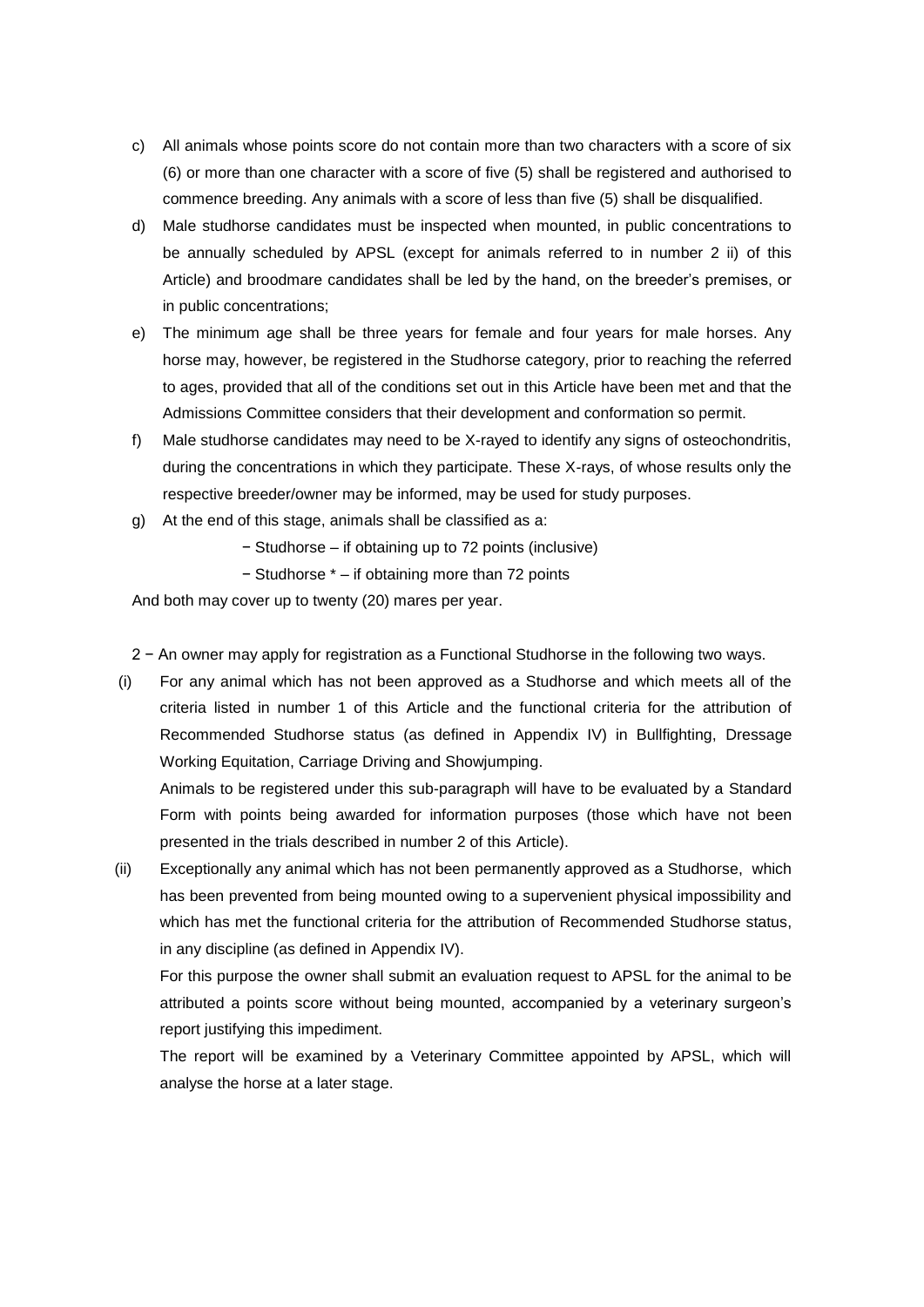If the justification is accepted, the animal shall be presented and scored in season without being mounted. To comply with Decree-Law 37/75 of 31 January: "Morphofunctional integrity of genital organs", a spermogram must be performed. Prognathic/agnate animals or animals with excessive neck fat are not eligible for registration.

- 3. The owner may apply for Recommended Studhorse and Merit Studhorse status as defined in Appendix IV.
- 4. APSL shall produce an annual report indicating the statuses attributed in the respective disciplines and shall propose substantiated changes to Appendices: IV- A, IV - B and VI "STUDHORSES SCORESHEET", "STANDARD TABLE", and "REGULATION FOR THE ATTRIBUTION OF RECOMMENDED STUDHORSE AND MERIT STUDHORSE STATUS", whenever considered useful for the Selection Programme.

## **ARTICLE 18**

Exceptionally and on the basis of an owner's substantiated request, Management may, after consulting the Admissions Committee and Technical Committee, allow all animals with a compatible genealogy to be registered in the Studhorse category i.e. without the introduction of bloodlines not connected to the Lusitano breed's ethnic tree, provided that they fulfil the morphofunctional requirements defined in Article 17 and that it is of obvious interest to the improvement of the breed. A document shall be prepared and a copy sent to the Chairman of the General Breed Council who shall make reference thereto in his annual report.

# **(SUSPENDED AT THE GENERAL MEETING HELD ON 31 OCTOBER 1997, THIS SUSPENSION BEING REPEATED IN ALL GENERAL MEETINGS FOR MAKING CHANGES TO THE REGULATION OF SUBSEQUENT STUDBOOKS)**

## **ARTICLE 19**

1 – Animals which have already been approved may be reassessed by the Admissions Committee, on a single occasion, at intervals of never less than a year starting from the date of the first inspection with their Studhorse category admission score being changed if the score obtained in the latter inspection is higher than the one attributed in the first inspection.

2 − When animals are not in a perfect state of health or presentation, their examination may be postponed under a resolution of the Admissions Committee. The expenses of the new examination, if expressly performed, are for the account of the breeder, in conformity with the charges defined in Article 33.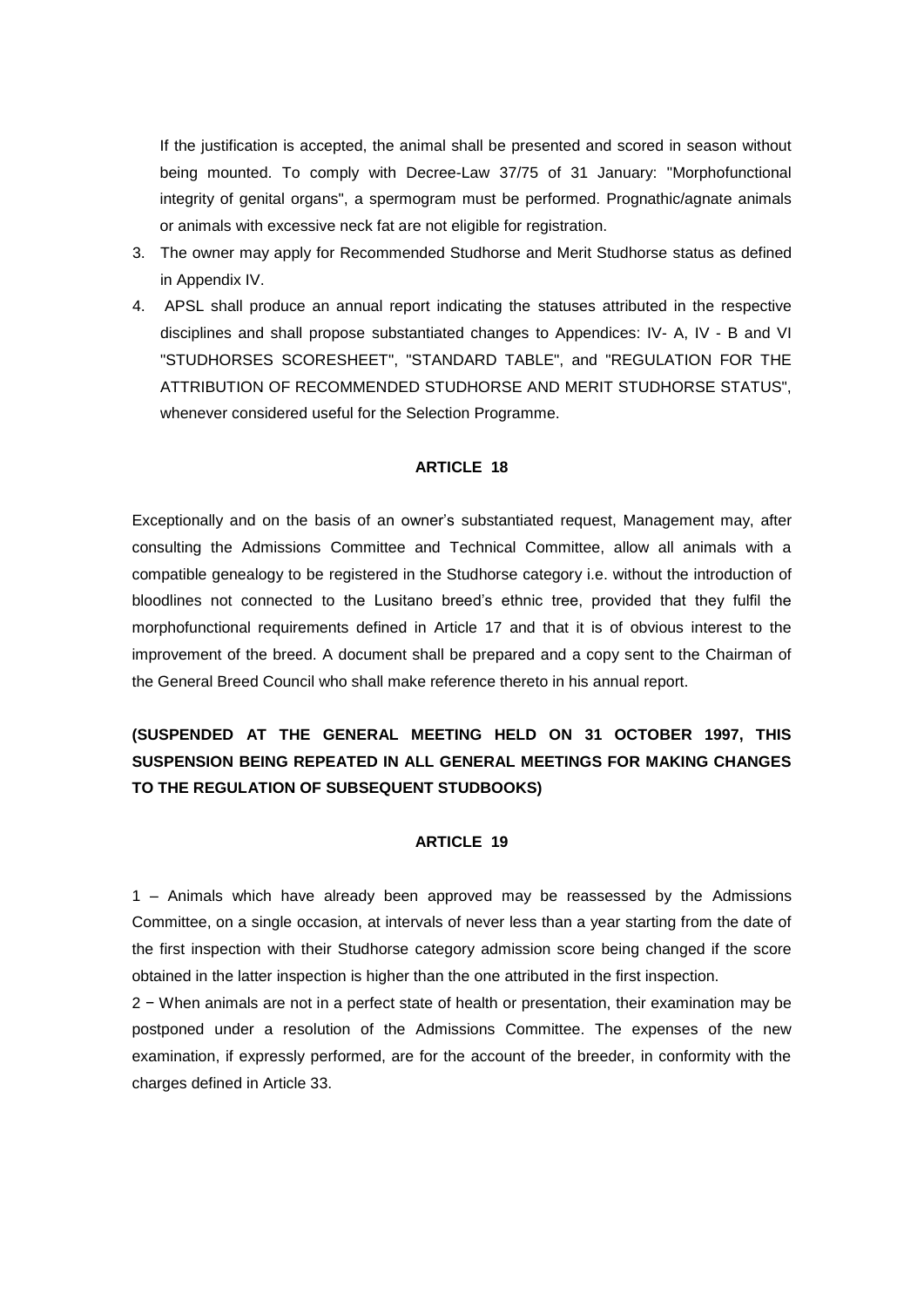#### **ARTICLE 20**

Registration in the Merit Category is restricted to animals fulfilling the conditions defined in Appendix VI.

#### **ARTICLE 21**

Charges, comprising revenue for the Association and defined in accordance with Article 33, are made for each animal's registration.

#### **VII − EXAMINATION OF ANIMALS**

#### **ARTICLE 22**

1 − For Studhorse category registration purposes, animals shall be inspected by an Admissions Committee, comprising:

- a) In the case of male horses: three Breed judges, one of whom shall be the Technical Secretary or a delegated representative, who shall preside. Outside Portugal and in countries at stage 1 of the agreement existing between APSL and its sister Associations which follow the Animal Genetics Improvement Programme, the Admissions Committee may comprise a single judge who shall be the Technical Secretary or a representative delegated for the said purpose.
- b) In the case of female horses: the Technical Secretary or a representative delegated for the purpose.

#### **ARTICLE 23**

1 − Owners may appeal to APSL over the results of the inspection for registration in the Studhorse category, but subject to a period of never less than a year from the date of the first inspection.

2 − The appeal shall be judged by a committee, set up for each case and comprising:

- a) The Technical Secretary or representative thereof appointed by APSL;
- b) A Breed Judge to be appointed by the breeder;
- c) A Breed Judge to be appointed by the Supervisory Body.

If animals are approved under the terms of this Article, all previous descendants shall be admitted for Studbook registration, in conformity with the rules set out in this Regulation.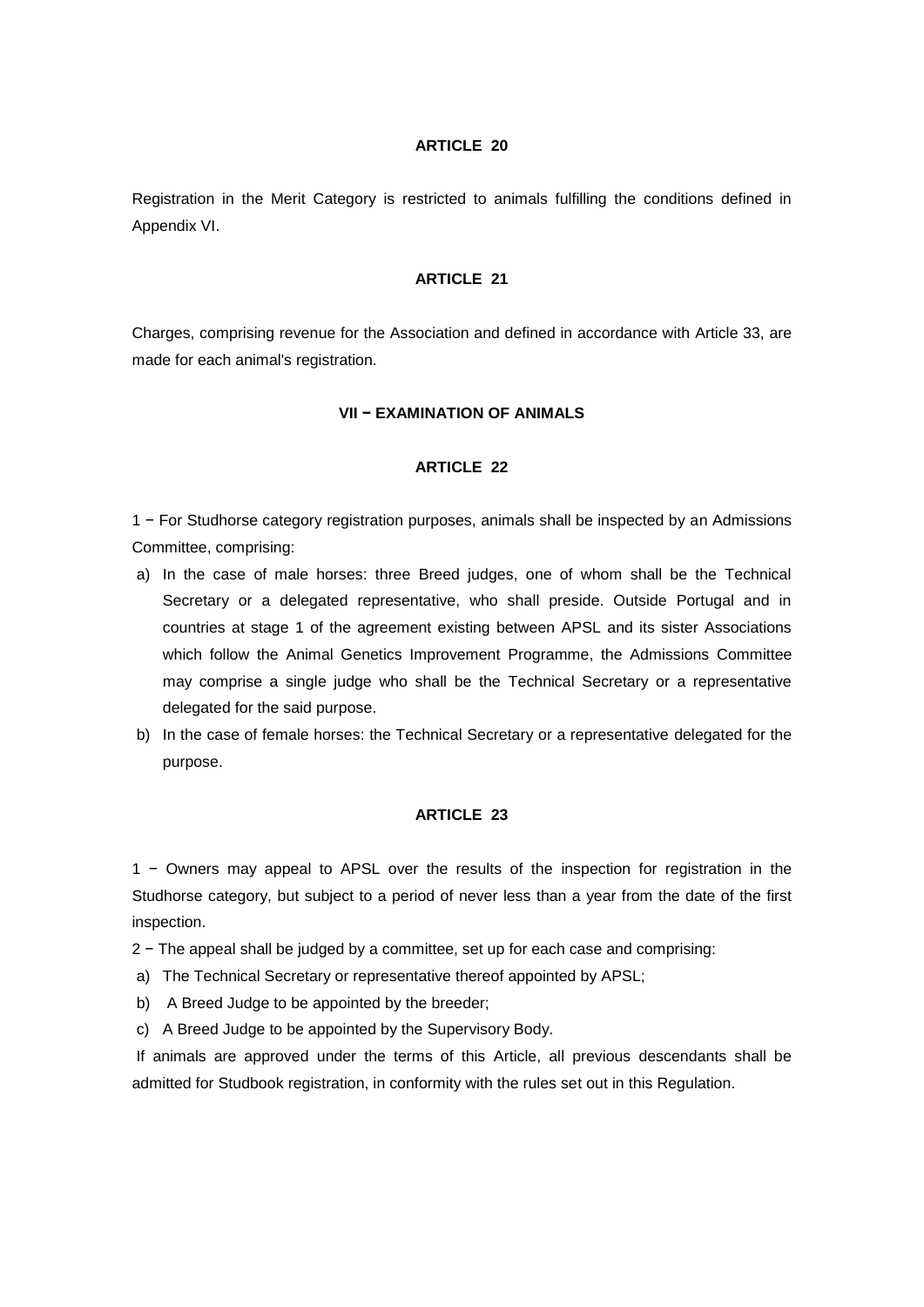#### **ARTICLE 24**

APSL shall issue certificates for animals' registrations whose respective charges shall comprise revenue for APSL.

## **ARTICLE 25**

APSL will provide owners, in Portugal or in countries which do not have a sister Association, with proof of registration as a Studhorse. In countries with a sister Association (which follow the Animal Genetics Improvement Programme the proof shall be sent on and latterly processed by the Association.

#### **ARTICLE 26**

1 − Animals which have not been entered in the Studbook may not be designated as Lusitano breed animals with APSL being recognised as the Studbook's coordinating authority.

#### **VIII − OBLIGATIONS AND BENEFITS OF BREEDERS**

## **ARTICLE 27**

Lusitano breeders undertake:

- a) To accept the dispositions of this Regulation;
- b) To accept the decisions enabling the Book to operate, valorising animals and the breed's zootechnical progress;
- c) To present their animals at the locations and at the specified dates and times for examination or inspection purposes;
- d) To correctly fill in the forms in use for the Book and return them within the scheduled periods;
- e) To identify the animals in accordance with the dispositions of this Regulation;
- f) To fully and truthfully supply the requested information to enable registrations to be processed normally;
- g) To only use animals which have been registered in the Studbook for breeding purposes;
- h) If exists, has to be send to APSL any life-size images of their brand (iron), for registration and filing purposes when requesting registration in the Book;
- i) To ensure that the animals used for breeding purposes comply with the health regulations in force;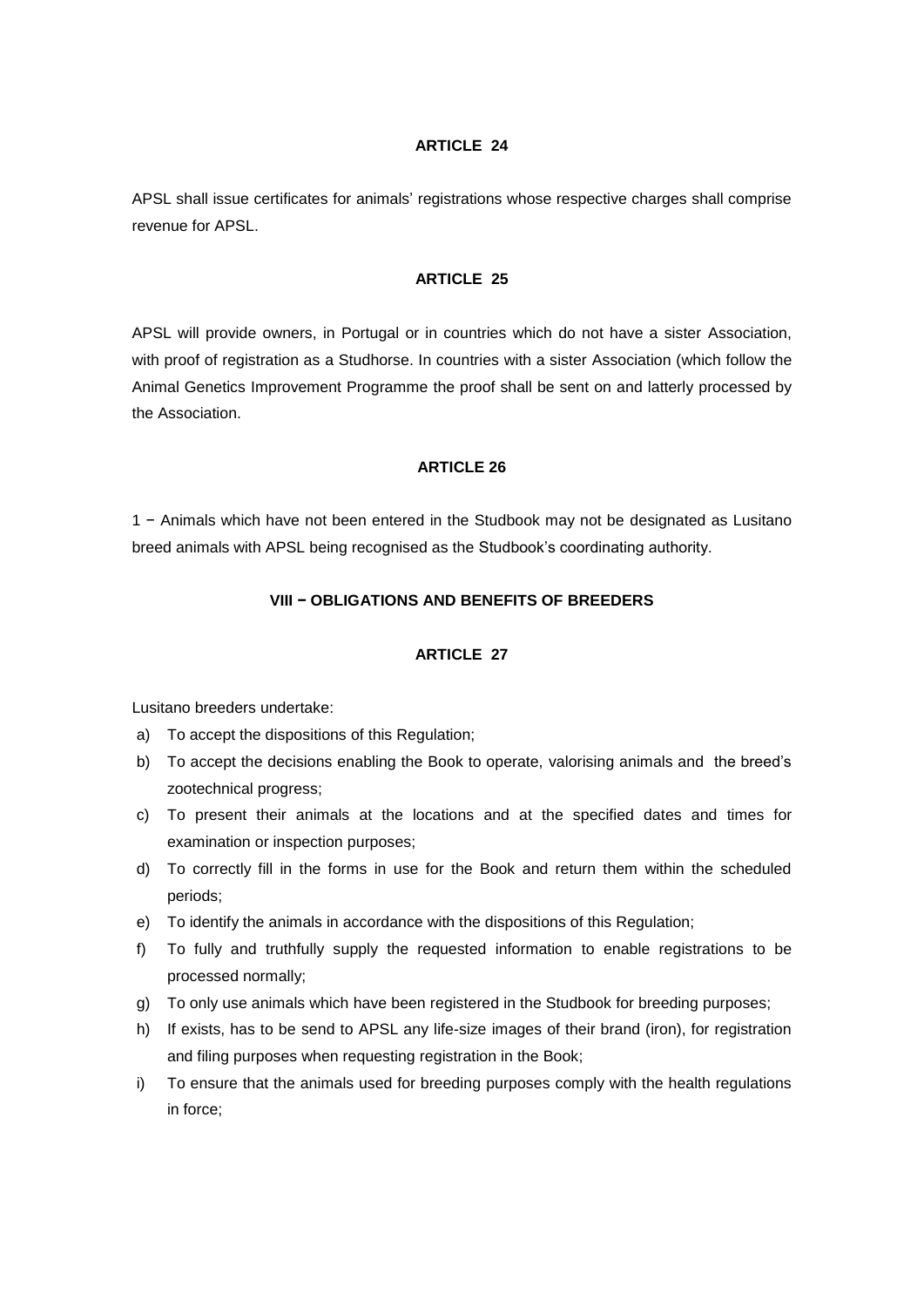j) To annually notify APSL or its respective Delegate Association of changes to their breeding stock, notably castrations, acquisitions, sales, concession or any other forms of alienation.

## **ARTICLE 28**

In the case of approvals of studhorses for the Studbook and in Model and Movements competitions, anti-doping tests may be carried out in accordance with specific regulations.

# **ARTICLE 29**

- a) APSL will have a Technical Committee Council to advise Management and should issue an opinion on technical issues of interest to the Breed, whenever so requested and called by its President;
- b) The Breed Technical Committee shall comprise the President of the Management Board (who will preside), two vice-Presidents, the Breed Technical Secretary and three or five members of recognised expertise in technical/scientific areas related to the Lusitano breed.
- c) The three/five members of the Technical Committee shall be nominated at the start of each term of office of the governing bodies.

## **ARTICLE 30**

APSL member breeders benefit from:

- a) The agreements on the commercialisation of registered animals defined by APSL;
- b) The advantages obtained and subsidies or assistance achieved by APSL for breed promotion purposes;
- c) The benefits of the dispositions of Article 10 of Decree Law 37/95 of 31 January (Appendix  $I$ );
- d) A 50% discount on the charges referred to in Article 32 for the provision of registration services as opposed to supplementary subscriptions.

## **ARTICLE 31**

Infringements of the dispositions of this Regulation shall be punishable by:

- a) A warning;
- b) An aggravated warning with an announcement of the facts that APSL's management considers should be publicised;
- c) Cancellation of the registration when the transgression of any of the rules set out in this Regulation is shown to have led to the improper registration of any animal.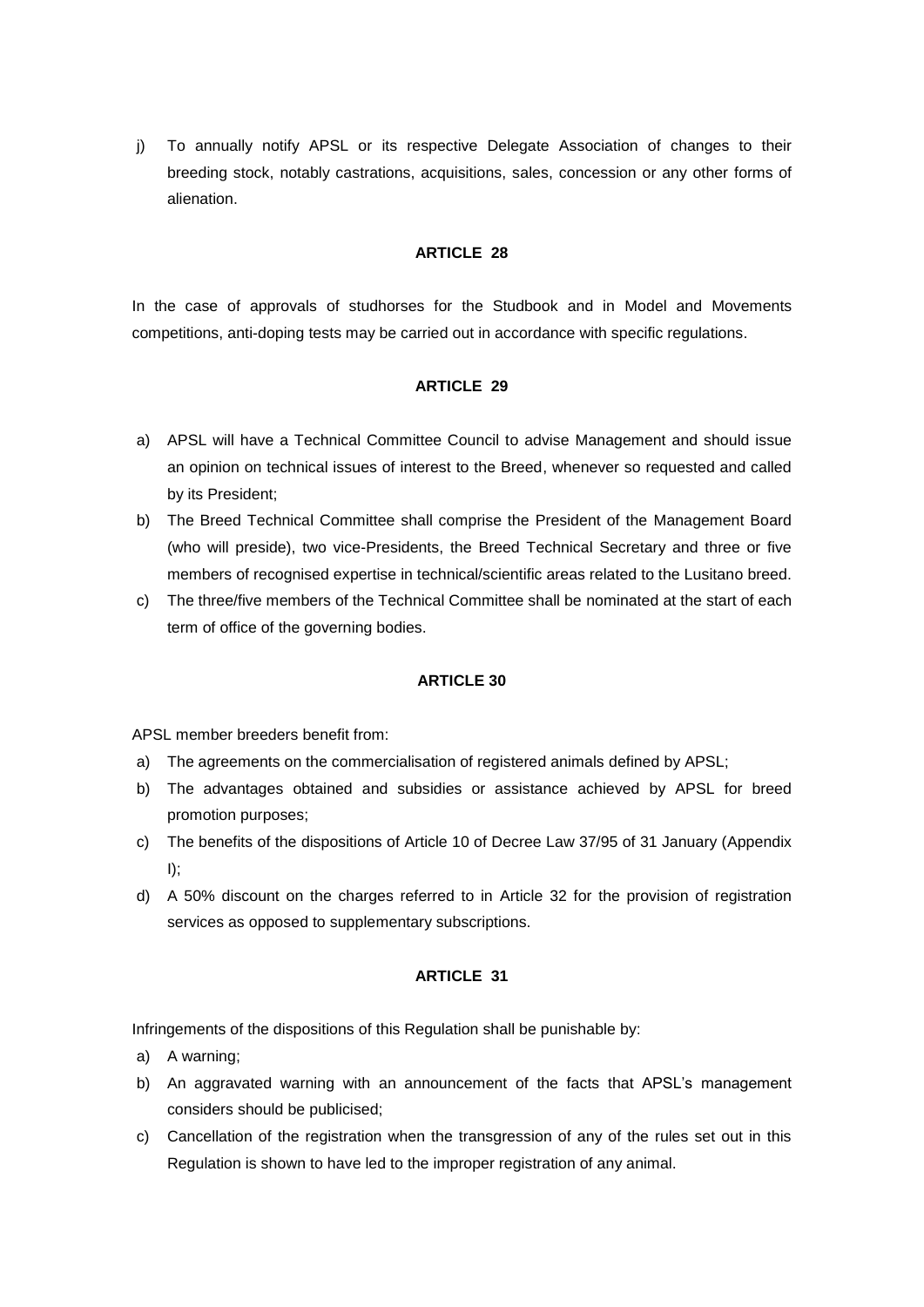# **ARTICLE 32**

The punishments referred to in the preceding Article shall be applied as follows:

- a) A warning, in the event of a failure to comply with the rules set out in this Regulation;
- b) An aggravated warning, in the case of repeat offences or when the transgression is very serious;
- c) Cancellation of the registration, when the transgression is shown to have led to the improper registration of any animal.

# **IX − COMPLEMENTARY DISPOSITIONS**

# **ARTICLE 33**

The amount of the charges shall be ratified every two years by the Competent Authority under the terms of a Management proposal.

# **ARTICLE 34**

APSL, as the Association representing breeders as a whole, shall arrange for changes to this Regulation, under the terms of its Articles of association.

# **ARTICLE 35**

The resolution of exceptional cases or omissions to this Regulation shall always be ratified by the Supervisory Body.

Concluding remark: The application of Article 18 continues to be suspended in accordance with the General Meeting's resolution of 31 October 1997.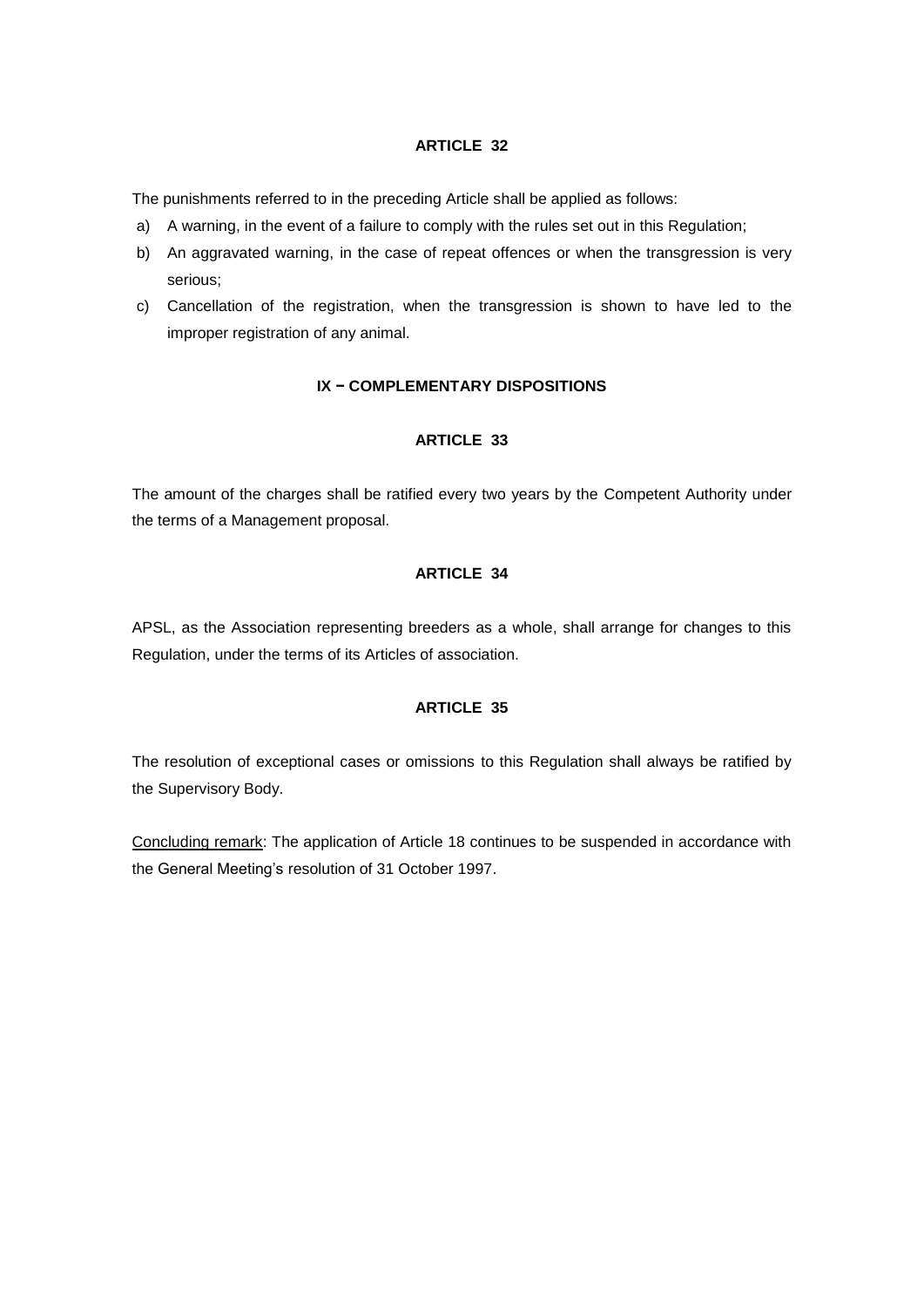# **APPENDIX I**

# **I − LUSITANO BREED STANDARD**

(100 points attributed to ideal model)

- 1. TYPE: Of middling weight (around 500 kilos); medium shaped, sub-convex (rounded in shape), with a square shaped silhouette.
- 2. HEIGHT: measured at withers using a measuring stick at age of 6:
	- − female horses.... 1.55 m
	- − male horses ...... 1.60 m
- 3. HAIR: The most frequently found are all shades of grey and bay.
- 4. TEMPERAMENT: Noble, generous and ardent but always gentle and long-suffering.
- 5. MOVEMENTS: Agile, high stepping, forward thrusting, gentle and very easy to ride.
- 6. APTITUDE: A natural tendency for concentration, highly disposed to High School exercises and highly courageous and enthusiastic in "gineta" (combat, hunting, bullfighting, herding, etc) exercises.
- 7. HEAD: Well proportioned, of medium length, narrow and dry, relatively unpronounced lower jaw and relatively long in cheek with a slightly sub-convex profile and upwards curving forehead (over eyebrow bones) huge elliptical, live, expressive confident eyes. Ears are of average length, delicate, narrow and expressive.
- 8. NECK: Of average length, arched with a slight hairline, with a narrow junction to the head, broad at the base and perfectly positioned in respect of the shoulder blades rising from the withers without any marked depression.
- 9. WITHERS: Well defined and long, with a smooth transition between the spine and neck, always slightly more raised than the croup. In fully grown males it is covered in fat but is always clearly visible through the shoulder blades.
- 10. CHEST: Medium, deep and muscular.
- 11. RIBCAGE: Well developed, long and deep, with ribs obliquely arched into the spinal column, providing a short, full flank.
- 12. SHOULDER BLADES: long, oblique and very muscular.
- 13. BACK: Upright, leaning horizontally providing a smooth union between the withers and loins.
- 14. LOINS: Short, broad, muscular, slightly convex, well connected to the back and croup with which they form a continuous and perfectly harmonious line.
- 15. CROUP: Strong and rounded, well proportioned, slightly oblique, identical in length and breadth, convex, harmonious profile and with a relatively slight point of the hip providing the croup with an elliptical transversal section.

The tail follows the curve of the croup and is comprised of silky, long and abundant hair.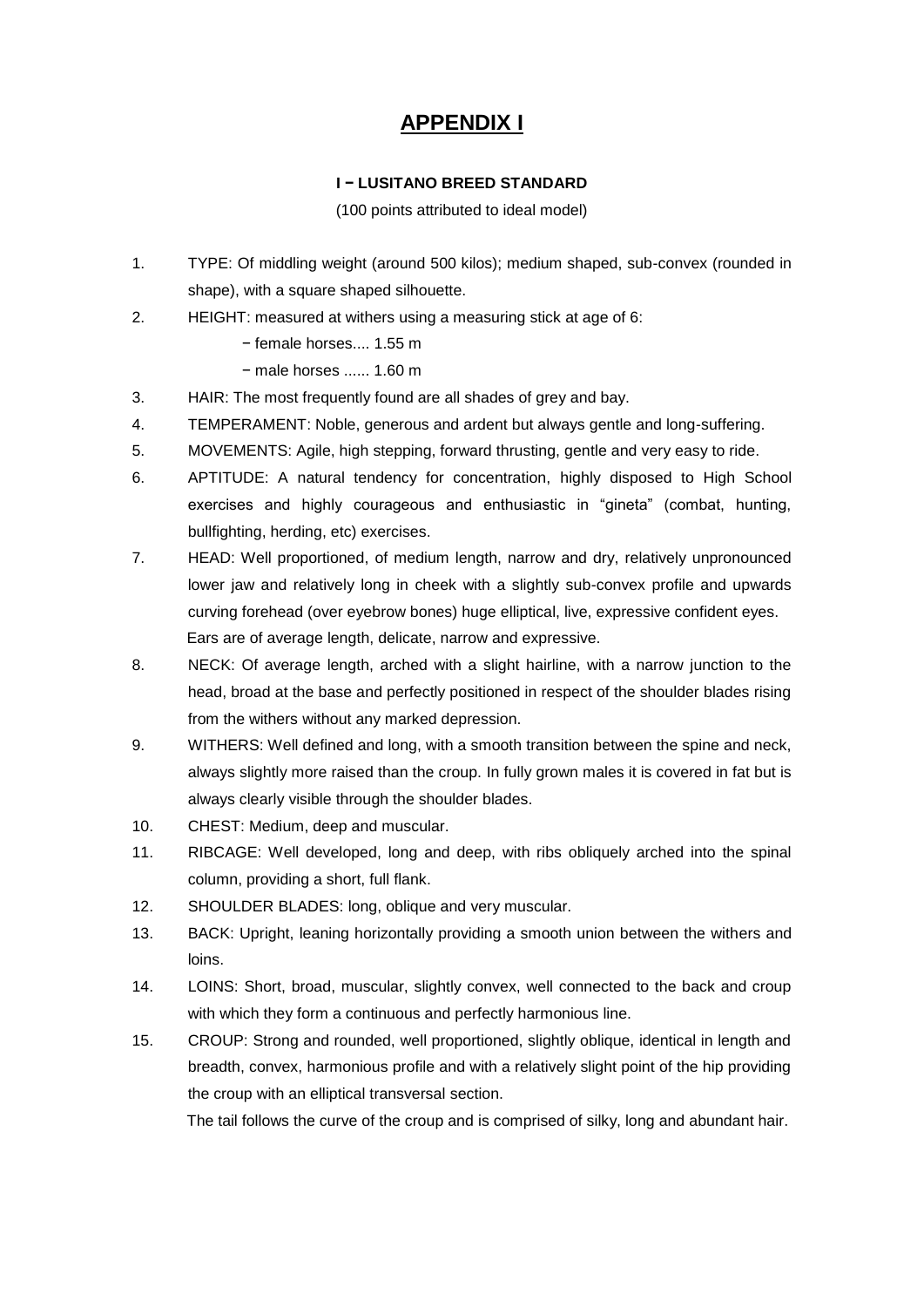16. MEMBERS: Muscled harmoniously inclined forelegs: Upper leg is upright and muscular;

Dry broad knee;

Dry shin bones with well defined tendons;

Dry relatively large fetlocks with smallish joints;

Relatively long and oblique pasterns;

Well formed, shapely and proportioned hooves without being excessively open and slight coronet;

Short and convex buttock;

Muscular, shortish thighs pointing in such a way as for the patella to be positioned on the same vertical line as the point of the hip;

Longish leg, positioning the hock in line with the vertical part of the buttock;

Broad, strong, dry hocks;

The angle of the latter members are relatively closed.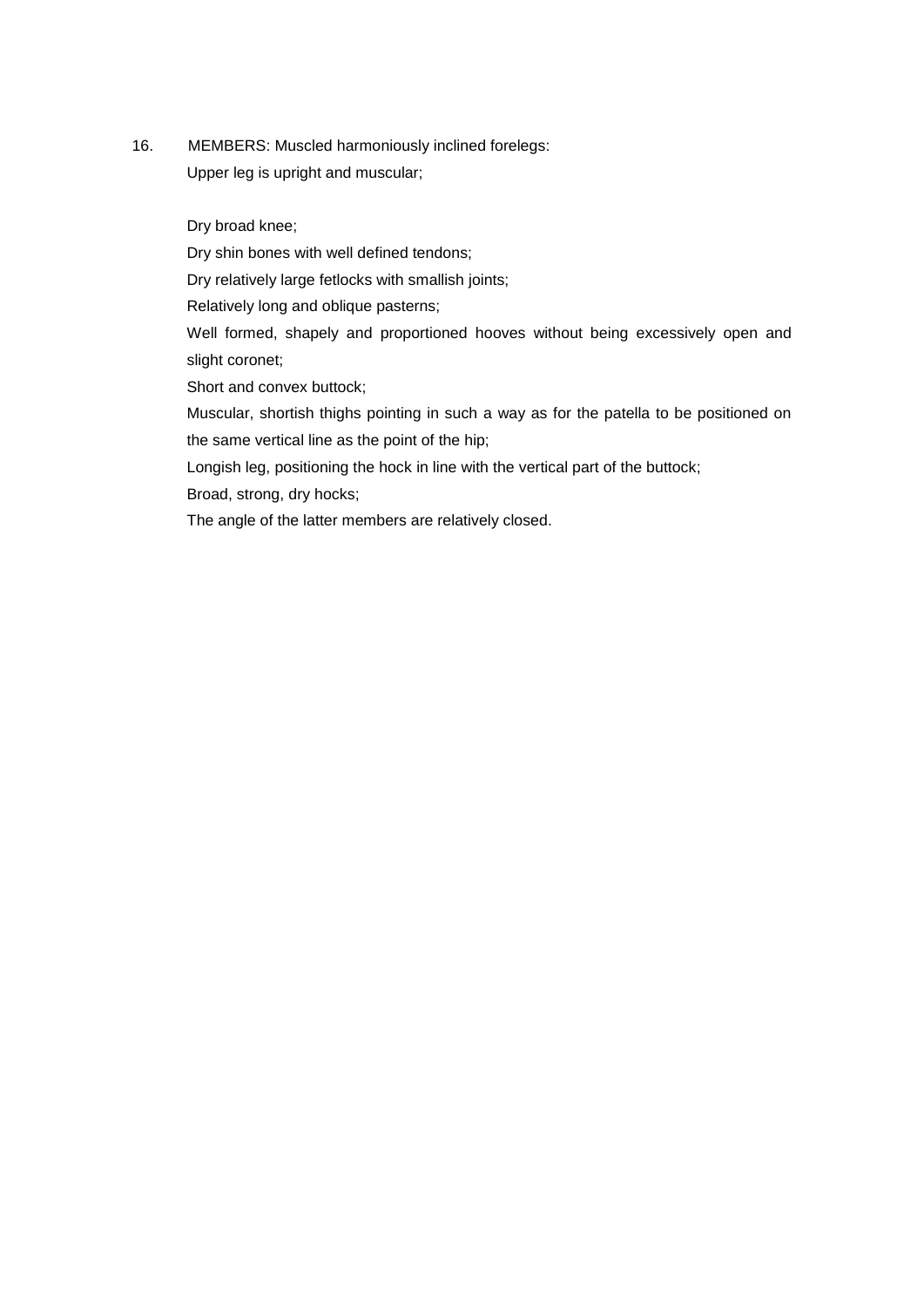# **APPENDIX II A**

# **SCORECARD FOR STUDHORSES**

# (Classification)

| <b>Regions</b>        | Coef            | <b>Partial</b> | Part scores | <b>FINAL SCORE</b> |
|-----------------------|-----------------|----------------|-------------|--------------------|
|                       |                 |                |             |                    |
| Head and neck         | $\mathbf 1$     | Head           |             |                    |
|                       |                 | <b>Neck</b>    |             |                    |
| Shoulder blades       | $\mathbf{1}$    |                |             |                    |
| and withers           |                 |                |             |                    |
| Chest and             | 1               |                |             |                    |
| ribcage               |                 |                |             |                    |
| <b>Back and loins</b> | 1.5             |                |             |                    |
| Croup                 | $\overline{1}$  |                |             |                    |
| Members               | 1.5             | Fore parts     |             |                    |
|                       |                 | Rear parts     |             |                    |
|                       |                 | Walk           |             |                    |
| Movements             | 1.5             | Trot           |             |                    |
|                       |                 | Canter         |             |                    |
| Forms as a            | 1.5             |                |             |                    |
| whole                 |                 |                |             |                    |
|                       |                 |                |             |                    |
| <b>TOTAL</b>          | $\overline{10}$ |                |             |                    |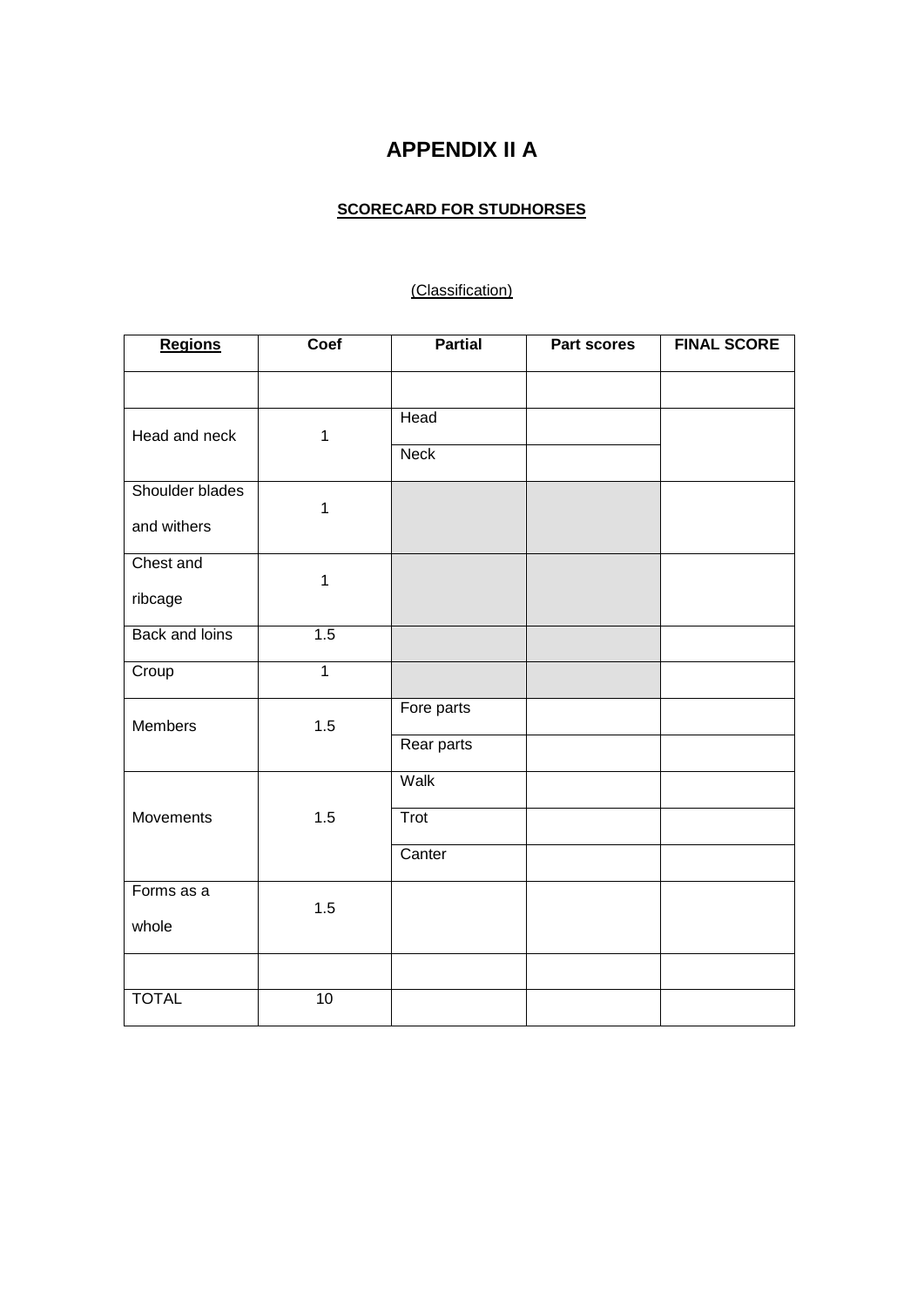# **APPENDIX II B STANDARD TABLE**

| NIN (national equine Dicard)<br><b>Name of animal</b> |                           |         |                      |                                | <b>Birthregister</b> |               |          |          | Heightat withers |        |          |          |          |                       |                                                       |
|-------------------------------------------------------|---------------------------|---------|----------------------|--------------------------------|----------------------|---------------|----------|----------|------------------|--------|----------|----------|----------|-----------------------|-------------------------------------------------------|
| <b>Father</b>                                         |                           |         |                      |                                |                      | <b>Mother</b> |          |          |                  |        |          |          |          |                       |                                                       |
| Bree der                                              |                           |         | Owner                |                                |                      |               |          |          |                  |        |          |          |          |                       |                                                       |
| Maternal grandparent                                  |                           |         | <b>Date of birth</b> |                                |                      |               |          |          |                  |        |          |          |          |                       |                                                       |
| Gender<br>Microchip                                   |                           |         | Remarks.             |                                |                      |               |          |          |                  |        |          |          |          |                       |                                                       |
| Model                                                 |                           |         |                      | <b>Marks</b><br><b>Defects</b> |                      |               |          |          |                  |        |          |          |          |                       |                                                       |
|                                                       | Structure                 |         |                      | Light.                         | 0                    | 5             | 10       | 15       | 20               | Σ      | 30       | 35       | 40       | eaw                   |                                                       |
| General                                               | Typicality                |         |                      | A little                       | 0                    | 5             | 10       | 15       | 20               | Σ      | 30       | 35       | 40       | A lot                 |                                                       |
| appearance                                            | Si houe tte               |         |                      | Rectangular                    | 0                    | 5             | 10       | 15       | 20               | Ъ      | 30       | 35       | 40       | ïεh                   |                                                       |
|                                                       | Mouth                     |         |                      | Round                          | 0                    | 5             | 10       | 15       | 20               | Σ      | 30       | 35       | 40       | xaggeratedly pointe d |                                                       |
|                                                       | Profile                   |         |                      | Concave                        | û                    | 5             | 10       | 15       | 20               | Ъ      | 30       | 35       | 40       | Convex                | Rat forehead                                          |
|                                                       |                           |         |                      |                                |                      |               |          |          |                  |        |          |          |          |                       | Profile concave                                       |
| Head                                                  | Form                      |         |                      | Triangular                     | 0<br>0               | 5<br>5        | 10<br>10 | 15<br>15 | 20<br>20         | Σ<br>Σ | 30<br>30 | 35<br>35 | 40<br>40 | ong<br>to und         |                                                       |
|                                                       | Eye<br>Ear                |         |                      | large<br>Short                 | 0                    | 5             | 10       | 15       | 20               | Σ      | 30       | 35       | 40       | ong                   |                                                       |
|                                                       | Expression                |         |                      | Ωull                           | 0                    | 5             | 10       | 15       | 20               | Σ      | 30       | 35       | 40       | ively                 |                                                       |
|                                                       | Headneckjoint             |         |                      | Fine                           | 0                    | 5             | 10       | 15       | 20               | Σ      | 30       | 35       | 40       | Thick                 |                                                       |
|                                                       | Length                    |         |                      | Short                          | 0                    | 5             | 10       | 15       | 20               | Σ      | 30       | 35       | 40       | ong                   |                                                       |
| Neck                                                  | Position                  |         |                      | Horizontal                     | 0                    | 5             | 10       | 15       | 20               | Σ      | 30       | 35       | 40       | Vertical              | In not depress form at<br>in to a might<br>sities     |
|                                                       | Adjposity                 |         |                      | A little                       | 0                    | 5             | 10       | 15       | 20               | Σ      | 30       | 35       | 40       | A lot                 | "Guta"                                                |
|                                                       | Ventrale dge              |         |                      | Concave                        | 0                    | 5             | 10       | 15       | 20               | Σ      | 30       | 35       | 40       | nverted               |                                                       |
| Shoulder                                              | Length                    |         |                      | Short                          | 0                    | 5             | 10       | 15       | 20               | Σ      | 30       | 35       | 40       | ong                   |                                                       |
|                                                       | Angle                     |         |                      | Ventical                       | $\theta$             | 5             | 10       | 15       | 20               | Σ      | 30       | 35       | 40       | lorizontal            |                                                       |
| Withers                                               | Prominence                |         |                      | Shallow                        | 0                    | 5             | 10       | 15       | 20               | Σ      | 30       | 35       | 40       | Co nepi cuou s        |                                                       |
|                                                       | Length                    |         |                      | Short                          | 0                    | 5             | 10       | 15       | 20               | Ъ      | 30       | 35       | 40       | ong                   |                                                       |
| Chest                                                 | Amplitude                 |         |                      | Namow                          | o                    | ç.            | 10       | 15       | 20               | Σ      | 30       | 35       | 40       | οæί                   |                                                       |
| Ribcape                                               | Thoracic de pth           |         |                      | A little                       | 0                    | 5             | 10       | 15       | 20               | Σ      | 30       | 35       | 40       | A lot                 |                                                       |
|                                                       | Form of ribrage           |         |                      | Narrow                         | 0                    | 5             | 10       | 15       | 20               | Ъ      | 30       | 35       | 40       | <b>Cylindrical</b>    |                                                       |
|                                                       | Orientation               |         |                      | Rising                         | $\theta$             | 5             | 10       | 15       | 20               | Σ      | 30       | 35       | 40       | ipping                |                                                       |
| Back                                                  | Line of back              |         |                      | Sway back                      | 0<br>0               | 5<br>5        | 10<br>10 | 15<br>15 | 20<br>20         | Σ<br>Σ | 30<br>30 | 35<br>35 | 40<br>40 | lo ach back           |                                                       |
|                                                       | Length<br>Orientation     |         |                      | Short<br>Rising                | 0                    | 5             | 10       | 15       | 20               | Σ      | 30       | 35       | 40       | ont.                  | Sacrum de layed                                       |
| Loins                                                 | Line of loin rim          |         |                      | Šwáy báck                      | 0                    | Š             | 10       | 15       | 20               | Σ      | 30       | 35       | 40       | io ping<br>o ach back |                                                       |
|                                                       | Orientation of coval bone |         |                      | Horizontal                     | 0                    | 5             | $10\,$   | 15       | 20               | Σ      | 30       | 35       | 40       | ertical               | Horizontal                                            |
|                                                       | Orientation of sacrum     |         |                      | Ho rizo ntai                   | 0                    | 5             | 10       | 15       | 20               | Σ      | 30       | 35       | 40       | /ertical              | Isabosiol<br>a sonradulorg<br>dela se di sa croilia c |
| Goup                                                  | Length                    |         |                      | Short                          | 0                    | 5             | 10       | 15       | 20               | Х      | 30       | 35       | 40       | .ong                  | Disproportionate                                      |
|                                                       | Breadth                   |         |                      | Narrow                         | 0                    | 5             | 10       | 15       | 20               | Ъ      | 30       | 35       | 40       | Broad                 | "Courtrage"<br>labinavq - algistă                     |
|                                                       | Muscularity               | Profile |                      | Weak                           | 0                    | 5             | 10       | 15       | 20               | Ъ      | 30       | 35       | 40       | orte                  | megular                                               |
|                                                       |                           | Rear    |                      | Wesk                           | 0                    | 5             | 10       | 15       | 20               | Σ      | 30       | 35       | 40       | trong                 | Without muscle                                        |
|                                                       |                           |         | òm                   | Pointed                        | 0                    | 5             | 10       | 15       | 20               | Σ      | 30       | 35       | 40       | ouble                 | Sou are                                               |
|                                                       |                           |         |                      |                                |                      |               |          |          |                  |        |          |          |          |                       |                                                       |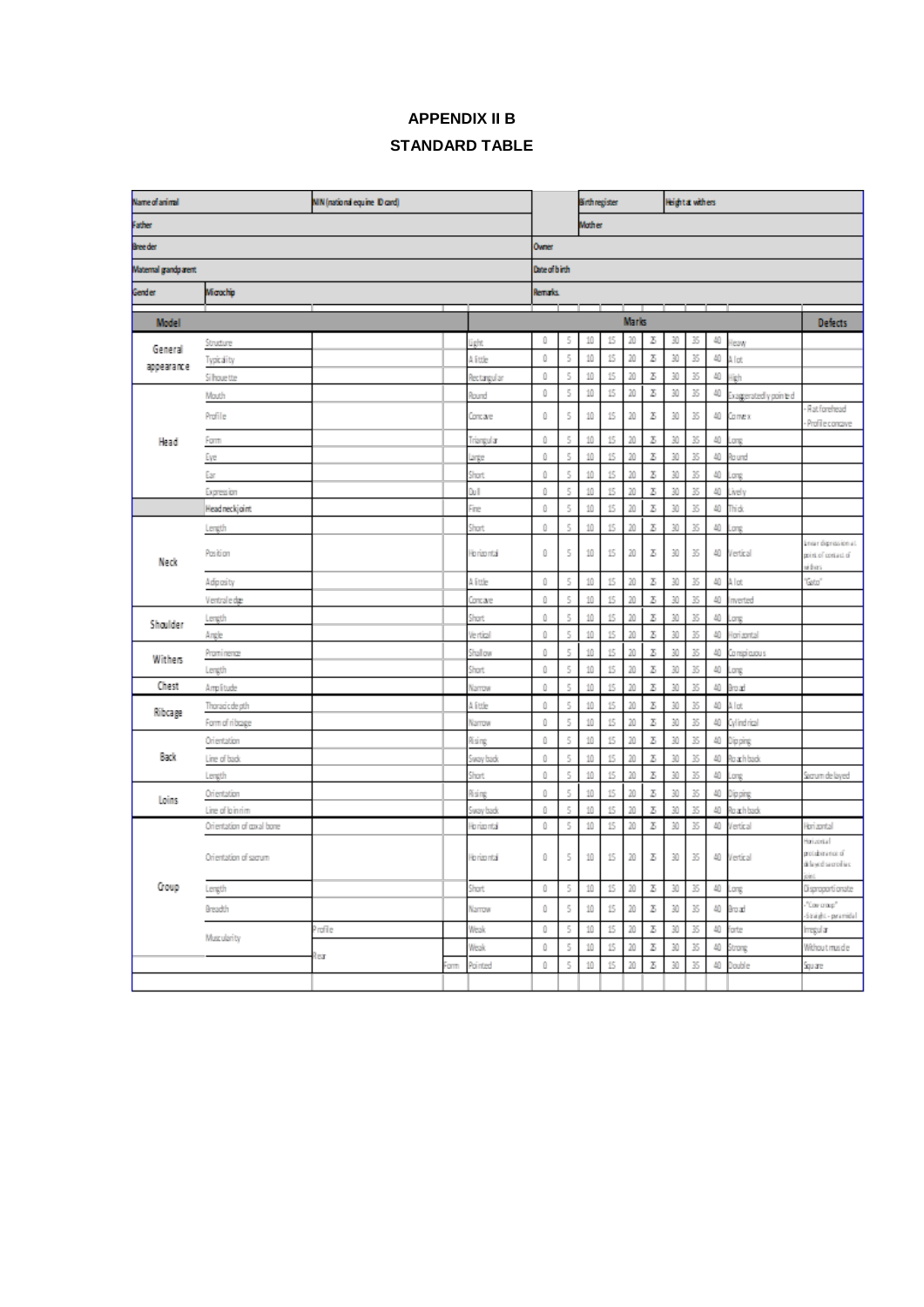| Name of Animal |                                                  | NIN (national equine ID card)             |                  |                |                                |                     | Date             |                  |                                    |                  |                   |                |                         |                  |
|----------------|--------------------------------------------------|-------------------------------------------|------------------|----------------|--------------------------------|---------------------|------------------|------------------|------------------------------------|------------------|-------------------|----------------|-------------------------|------------------|
| <b>Model</b>   |                                                  |                                           |                  | <b>Marks</b>   |                                |                     |                  |                  |                                    |                  |                   | <b>Defects</b> |                         |                  |
|                | Forelegs                                         | Length                                    | Short            | 0              | 5                              | $10\,$              | 15               | $20\,$           | 25                                 | $30\,$           | 35                | 40             | Long                    | Disproportionate |
|                |                                                  | Shin                                      | Short            | 0              | 5                              | $10\,$              | 15               | 20               | 25                                 | 30               | 35                | 40             | Long                    |                  |
|                |                                                  |                                           | Short            | 0              | 5                              | $10\,$              | 15               | 20               | 25                                 | 30               | 35                | 40             | Long                    |                  |
|                |                                                  | Pastern                                   | Vertical         | 0              | 5                              | 10                  | 15               | 20               | 25                                 | 30               | 35                | 40             | Horizontal              |                  |
|                |                                                  |                                           |                  | Curved         |                                | Bent                |                  |                  |                                    |                  | Stretched         |                | Note                    |                  |
|                | Uprightness defects viewed from the side         |                                           |                  |                | Stooped                        |                     |                  |                  | Misalignment of podophalangic axis |                  | Note              |                |                         |                  |
|                |                                                  | Uprightness defects viewed from the front |                  |                | Windswept legs<br>Knee misleft |                     |                  |                  |                                    |                  |                   |                | Note                    |                  |
|                | Hindlegs                                         | Length                                    | Short            | $\pmb{0}$      | 5                              | $10\,$              | 15               | $20\,$           | 25                                 | 30               | 35                | 40             | Long                    | Disproportionate |
|                |                                                  | Shin                                      | Short            | $\pmb{0}$      | 5                              | $10\,$              | 15               | $20\,$           | 25                                 | 30               | 35                | 40             | long                    |                  |
| <b>Members</b> |                                                  |                                           | Short            | 0              | 5                              | $10\,$              | 15               | $20\,$           | 25                                 | 30               | 35                | 40             | Long                    |                  |
|                |                                                  | Pastern                                   | Vertical         | 0              | 5                              | 10                  | 15               | 20               | 25                                 | 30               | 35                | 40             | Horizontal              |                  |
|                |                                                  |                                           |                  |                |                                | Misalignment        |                  |                  |                                    |                  |                   |                |                         |                  |
|                |                                                  | Uprightness defects viewed from the side  |                  | Curved         |                                | of<br>podophalangio | Right            |                  | Bent                               |                  | Spavin            |                | Note                    |                  |
|                |                                                  |                                           |                  | Cross-         |                                |                     |                  |                  | Cross-                             |                  | <b>JUUI</b><br>ed |                |                         |                  |
|                |                                                  | Uprightness defects viewed from the rear  |                  | legged         | Narrow                         |                     | <b>Open</b>      |                  | footed                             |                  |                   |                | Note                    |                  |
|                | General                                          | Substance                                 | Fine             | $\pmb{0}$      | 5                              | $10\,$              | 15               | $20\,$           | 25                                 | 30               | 35                | 40             | Thick                   |                  |
|                |                                                  | Definition of articulations               | Fine             | 0              | 5                              | $10\,$              | $15\,$           | $20\,$           | 25                                 | 30               | 35                | 40             | Thick                   | Strangulations   |
|                |                                                  | Amplitude of hooves                       | Narrow           | $\pmb{0}$      | $\sf 5$                        | $10\,$              | $15\,$           | $20\,$           | $25\,$                             | 30               | 35                | $40\,$         | Broad                   | Asymmetries      |
|                |                                                  | Length of heels                           | Short            | $\mathbf{0}$   | 5                              | $10\,$              | 15               | 20               | 25                                 | 30               | 35                | 40             | Long                    | Asymmetries      |
| Gaits          |                                                  |                                           |                  |                |                                | <b>Marks</b>        |                  |                  |                                    |                  |                   |                |                         | <b>Defects</b>   |
|                | Amplitude                                        |                                           | Short            | $\pmb{0}$      | $\sqrt{5}$                     | $10\,$              | $15\,$           | $20\,$           | $25\,$                             | $30\,$           | 35                | $40\,$         | Broad                   |                  |
|                | Correction                                       |                                           | nwards deviation | $\pmb{0}$      | 5                              | 10                  | $15\,$           | $20\,$           | 25                                 | 30               | 35                | 40             | Outwards deviation      |                  |
| Walk           | Regularity                                       |                                           | A little         | $\pmb{0}$      | $\sqrt{5}$                     | $10\,$              | $15\,$           | $20\,$           | 25                                 | $30\,$           | 35                | $40\,$         | A lot                   |                  |
|                | Definition of four temps                         |                                           | Slow             | 0              | $\overline{5}$                 | $10\,$              | $15\,$           | $20\,$           | $25\,$                             | 30               | 35                | 40             | Precipitated            |                  |
|                | Hindlegs entrance                                |                                           | A little         | $\mathbf{0}$   | 5                              | $10\,$              | 15               | 20               | 25                                 | 30               | 35                | 40             | A lot                   |                  |
|                | Amplitude                                        |                                           | Short            | $\pmb{0}$      | $\overline{5}$                 | 10                  | $15\,$           | $20\,$           | 25                                 | 30               | 35                | 40             | Broad                   | Irregularity     |
|                | mpulsion                                         |                                           | Weak             | $\pmb{0}$      | $\sqrt{5}$                     | $10$                | 15               | $20$             | 25                                 | 30               | 35                | 40             | Powerful                |                  |
|                | Regularity                                       |                                           | A little         | $\pmb{0}$      | $\sqrt{5}$                     | $10\,$              | 15               | $20\,$           | 25                                 | 30               | 35                | 40             | A lot                   |                  |
| <b>Trot</b>    | Elasticity and suspention<br>Raising of forelegs |                                           | Flaccid<br>Flat  | 0<br>$\pmb{0}$ | 5<br>5                         | $10\,$<br>$10\,$    | $15\,$<br>$15\,$ | $20\,$<br>$20\,$ | $25\,$<br>$25\,$                   | $30\,$<br>$30\,$ | 35<br>35          | 40<br>$40\,$   | Toned<br>Up-"with Knee" |                  |
|                | Direction of forelegs                            |                                           | Cover up         | 0              | 5                              | $10\,$              | 15               | $20\,$           | 25                                 | 30               | 35                | 40             | "Dishes"                |                  |
|                | ooseness of shoulder                             |                                           | Tense            | $\pmb{0}$      | 5                              | $10\,$              | 15               | 20               | 25                                 | 30               | 35                | 40             | Free                    |                  |
|                | Hindlegs entrance                                |                                           | A little         | $\pmb{0}$      | 5                              | $10$                | 15               | $20\,$           | $25\,$                             | 30               | 35                | 40             | A lot                   | Protruding legs  |
|                | Amplitude                                        |                                           | short            | 0              | $\overline{5}$                 | 10                  | 15               | 20               | 25                                 | 30               | 35                | 40             | large                   | Irregularity     |
| Canter         | Position and suspension                          |                                           | Shoulder         | $\mathbf{0}$   | $\sf 5$                        | $10\,$              | $15\,$           | $20\,$           | 25                                 | 30               | 35                | 40             | Up                      |                  |
|                | Regularity                                       |                                           | A little         | $\pmb{0}$      | $\sqrt{5}$                     | $10\,$              | $15\,$           | $20\,$           | 25                                 | $30\,$           | 35                | 40             | A lot                   |                  |
|                | Transitions (broaden-shorten)                    |                                           | Weak             | 0              | 5                              | 10                  | $15\,$           | 20               | 25                                 | 30               | 35                | 40             | Powerful                |                  |
|                | Hindlegs entrance                                |                                           | A little         | 0              | 5                              | $10\,$              | 15               | $20\,$           | 25                                 | 30               | 35                | $40\,$         | A lot                   |                  |
|                |                                                  |                                           |                  |                |                                |                     |                  |                  |                                    |                  |                   |                |                         |                  |
| Date           |                                                  |                                           | Judge(s)         |                |                                |                     |                  |                  |                                    |                  |                   |                |                         |                  |
|                |                                                  |                                           | Initialled by:   |                |                                |                     |                  |                  |                                    |                  |                   |                |                         |                  |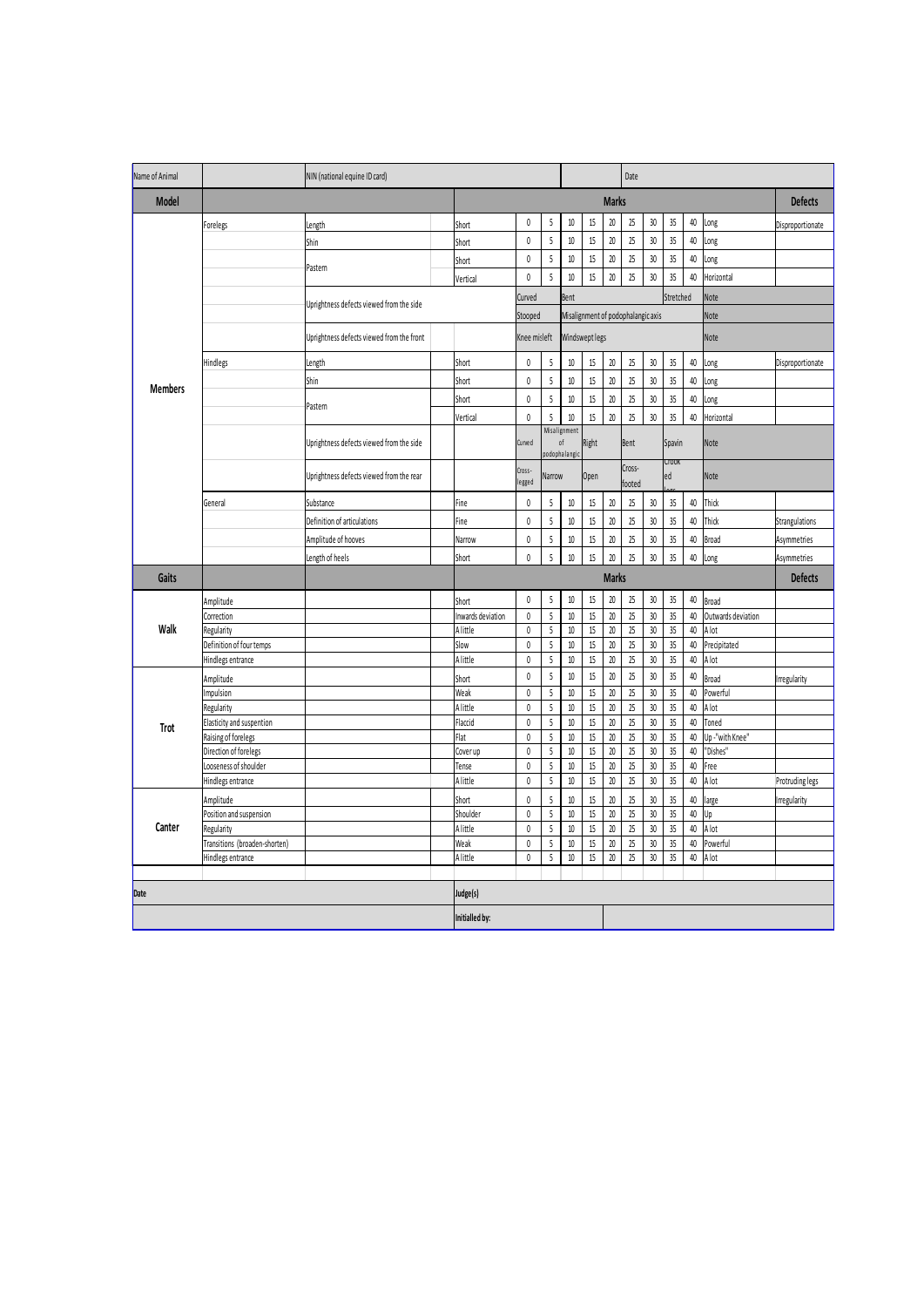#### **ANNEX III**

#### **LUSITANO BREEDING REGULATION**

#### **Preamble**

This Appendix to the Lusitano Breed Studbook Regulation updates the procedures related to breeding, via natural mount and the use of artificial insemination, using fresh, refrigerated or frozen semen.

The aim of these alterations is to accelerate the breed's progress.

As both the grading of stallions and the use of artificial insemination may lead to the predominance of certain Lusitano breed studhorses, any eventual excessive loss of variability shall therefore be analysed. This Regulation is expected to be revised within three years.

# **ARTIFICIAL INSEMINATION**

#### **Article 1**

Semen may only be collected and administered at officially registered approved establishments and the administration thereof must be supervised by veterinary surgeons.

#### **Article 2**

There is no limit on the number of vials to be obtained from each stallion and they may be administered after the stallion's death although the annual quantities defined in Article 3 shall be maintained.

#### **Article 3**

The total number of mares to be covered by a stallion and in a year is conditioned, notwithstanding the form of breeding used, by the grading of the male Studhorse on 1 January of the year to which the covers refer, as follows:

- − 10 mares for a Functional Studhorse;
- − 20 mares for Studhorses with no stars or only one star;
- − 40 mares for Studhorses with two or three stars;
- − no limit on the number of mares per Recommended Studhorse;
- − no limit on the number of mares per Merit Studhorse.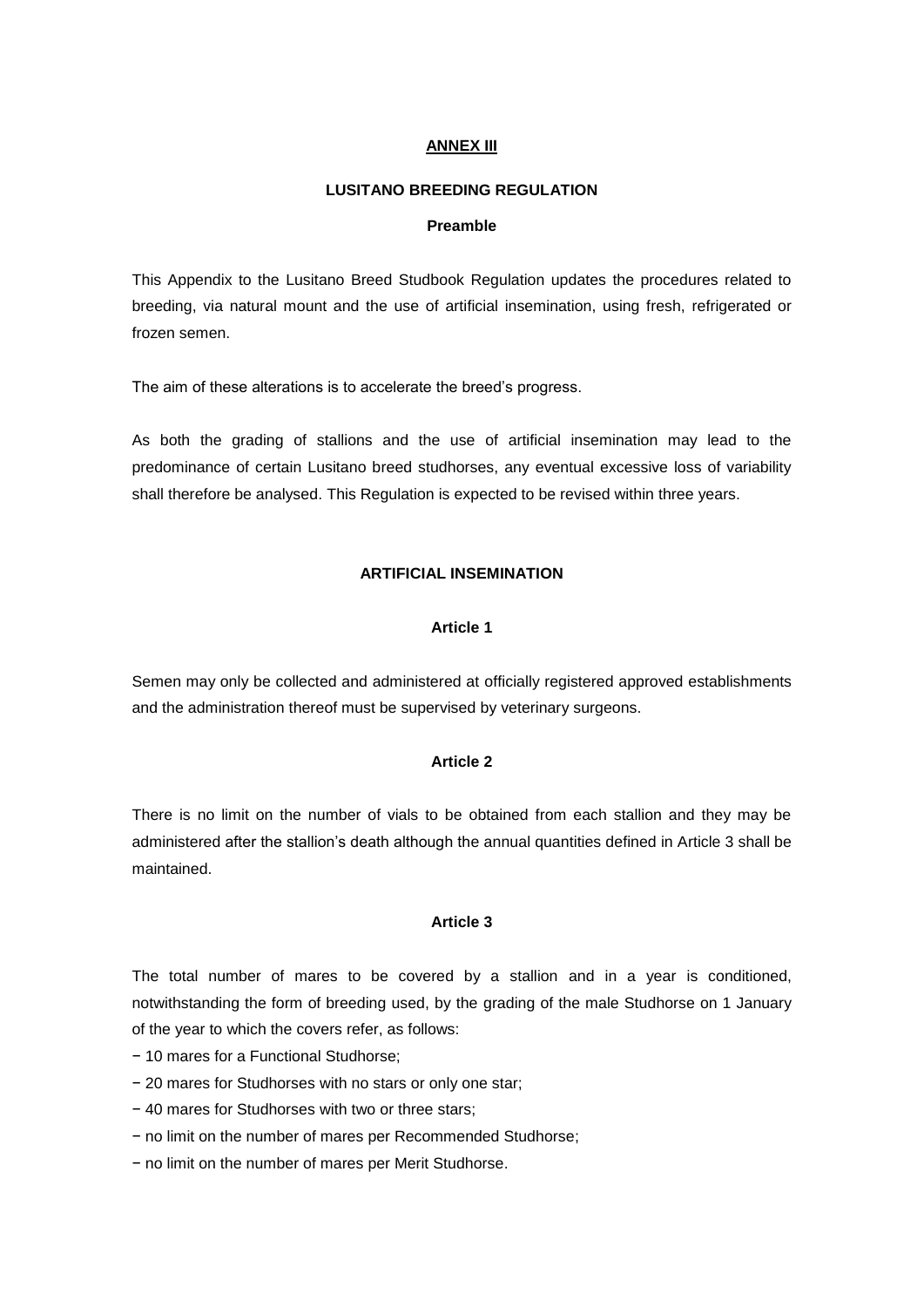To facilitate the testing of young studhorses, sons of Studhorses or Merit Mares shall be allowed to cover a further ten mares per year, between their time of registration as a Studhorse up to the age of 10 (inclusive) or until graded as a Recommended or Merit Studhorse.

#### **Article 4**

− The respective Association must be notified of the use of artificial insemination in respect of a stallion up to 31 December (northern hemisphere countries) or 30 June (southern hemisphere counties), which dates precede the respective cover seasons. The respective declaration must be delivered in conformity with Article 16 of the Studbook Regulation.

#### **Article 5**

Responsibility for any excess in terms of the number of mares covered and births given by the same mare is the responsibility of the stallion's owner in the first case and the mare's owner in the second.

As regards failure to comply with the notification rules on the mares for which the sold semen is to be used and the mare's owner as regards a different use of the semen from that recorded in the studhorse's owner's passbook

APSL, as the Association holding international title to the Breed Studbook, may register a number of colts in excess of the limits defined in Articles 3 and 16, upon payment of a surcharge.

The amount to be charged by APSL shall be 500 euros for the first, twice this amount for the second, four times this amount for the third and so on. The sequence of the colts is defined by the chronological order of the births of the said stallion's sons, based on the cover and birth declarations.

#### **Article 6**

Breed Studbook registration requires filiation control to be realised or inspected by an officially certified laboratory.

#### **Article 7**

The semen's zootechnical certificate should lawfully comply with the following requirements: APSL cannot be held responsible for the registration of any offspring of a stallion whose owner (or sister Association) has not sent the above referred to zootechnical certificate by 31 December (in northern hemisphere countries) or by 30 June (southern hemisphere countries) of the years to which the covers refer.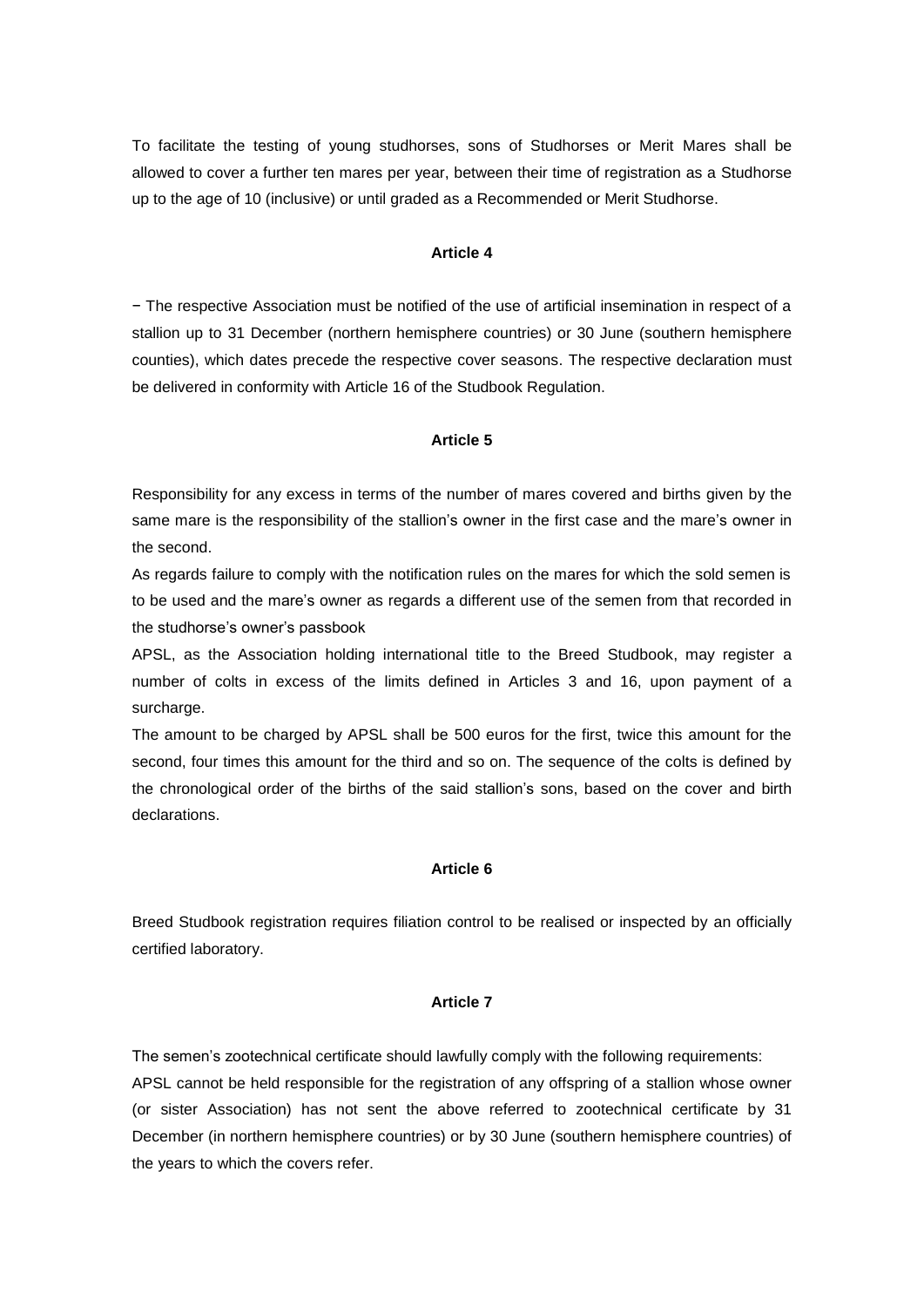The respective Association must be informed, in writing, of the location in which the stallions are stabled during the cover season (in the case of artificial or natural insemination).

#### **Article 9**

The Certificates of Origin/Equine Identification Documents of all animals produced by artificial insemination should make reference to this fact.

#### **Article 10**

The artificial insemination agreement shall be reached between the owners of the stallion and the mare. The stallion's owner is responsible for providing information on the mares to be covered subject to the number of licences attributed by sending that communication to the Association.

A stallion's sale implies the transfer of responsibility for its use and that of its stored semen. The date of change of owner and consequent change of responsibility is the date upon which the Association receives the respective properly filled in Change of Owner request, of which APSL should be notified.

#### **Article 11**

The conditions governing the use of the semen are defined by the legislation in force in Portugal, notably as regards the form of the collection and processing thereof, collection points and the animal's health.

The conditions governing the use of the semen, in addition to the approval and inspection of the centres are defined by Portuguese and/or European legislation and include the conditions applicable to the admission of male studhorses, depending on whether they are classified as Studhorses, Recommended Studhorses or Merit Studhorses.

#### **Article 12**

The fact that the use of frozen semen permits international traffic, requires a unique registration of such use, to be centralised by APSL which shall provide information thereon to all sister Associations.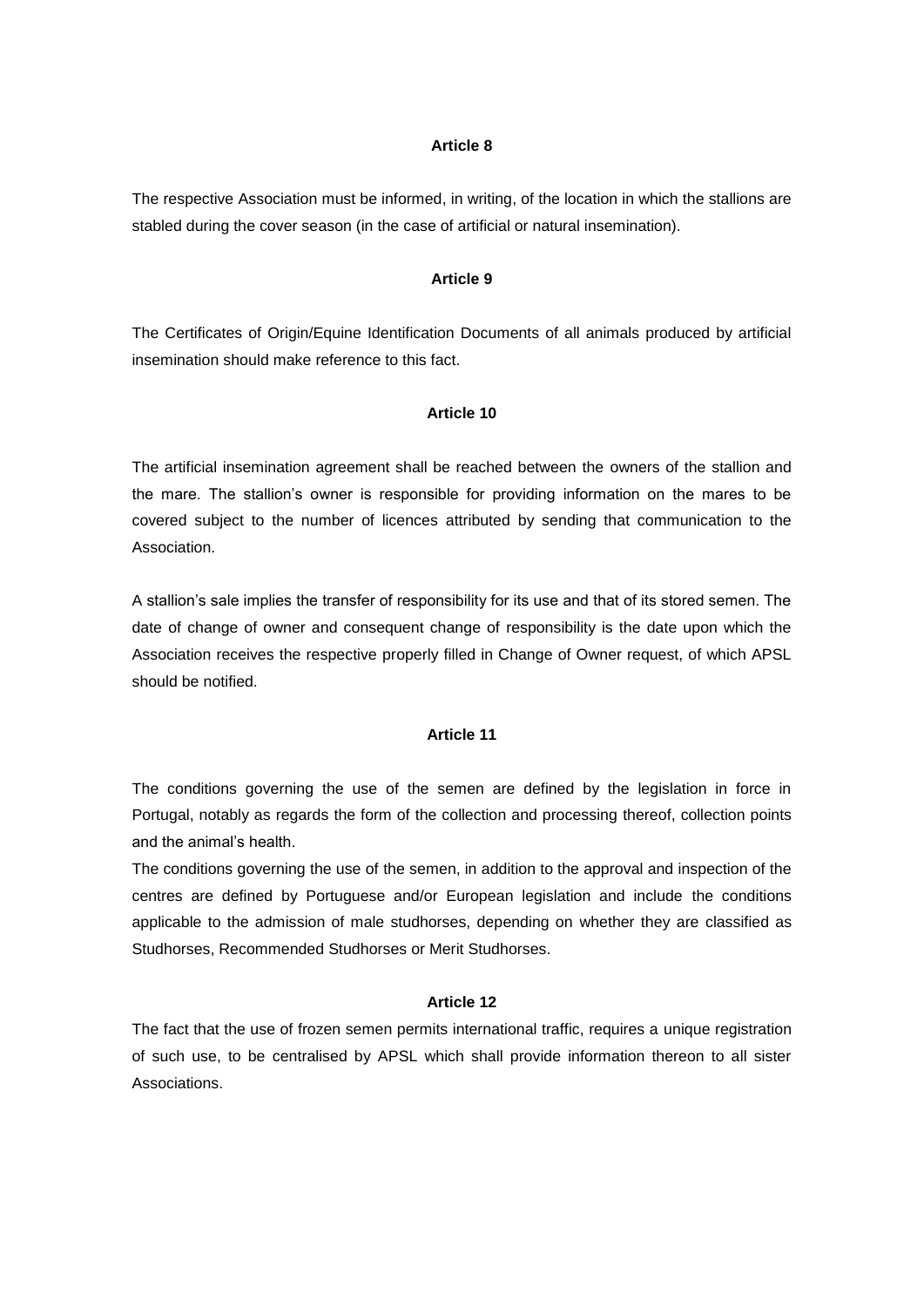This Regulation enters into force immediately after having been ratified by the Supervisory Body.

#### **Article 14**

Studhorse categories are defined in Appendix V of the Lusitano Breed Studbook Regulation.

#### **Article 15**

Embryos may only be collected and administered by a team approved by DGAV.

#### **Article 16**

There is no limit on the number of embryos to be obtained from each mare, although only a maximum of three animals per year from each donor mare may be registered, which authorisation shall remain in force after her death.

Female horses obtaining Recommended Broodmare or Merit Broodmare status may register an unlimited number of products per year.

#### **Article 17**

The respective Association must be notified of the use of the embryo donor mare by 31 December (northern hemisphere countries) or 30 June (southern hemisphere countries) of each year, corresponding to the dates preceding the respective cover periods. The respective declaration should be delivered in accordance with the dispositions of Article 16 of the Studbook Regulation.

#### **Article 18**

The owner is presumed to be responsible for any excess in the maximum number of the donor mare's offspring and notably as regards failure to comply with the rules for the notification of the number of embryos transferred in comparison to the mare's passbook records.

## **Article 19**

Registration of animals in the Breed Studbook resulting from the transfer of embryos presupposes a requirement for the control of filiation or an inspection by the Molecular Genetics Laboratory of Alter.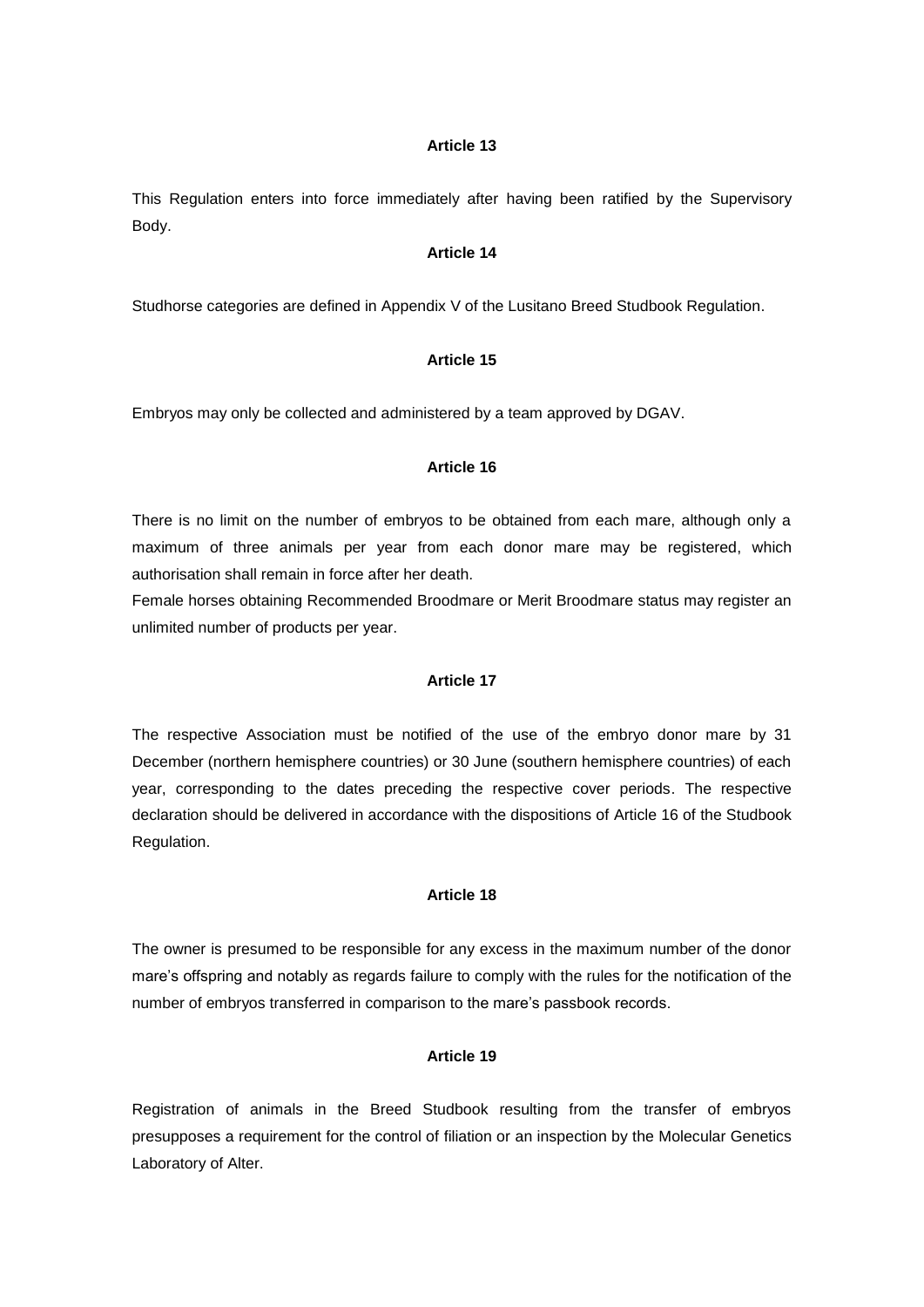The embryos' Zootechnical Certificate should include the lawful requirements.

#### **Article 21**

Receiving mares are not required to comply with any restriction related to their breed and may be registered in any Studbook or National Register.

#### **Article 22**

The Certificates of Origin/Equine Identification Documents of all animals produced by embryo transfer should make reference to this fact.

#### **Article 23**

The embryo transfer agreement is entered into between the owners of the donor mare and receiving mare. Information on the mares to which the embryo is to be transferred is the responsibility of the owner of the donor mare. This shall be realised by sending the original and quadruplicate of the form defined in Article 20 to the Association.

The sale of the donor mare implies the transfer of responsibility for its use and that of all of its stored embryos. The date of change of owner and consequent change of responsibilities, is the date upon which the Association receives the filled in *Change of Ownership* request.

## **Article 24**

The conditions governing the transfer of embryos are defined by the legislation in force in Portugal, notably as regards the form of the collection and processing thereof, collection points and animal's health.

#### **Article 25**

The fact that the use of embryos permits international traffic, requires a unique registration of such use, to be centralised by APSL which shall provide information thereon to all sister Associations.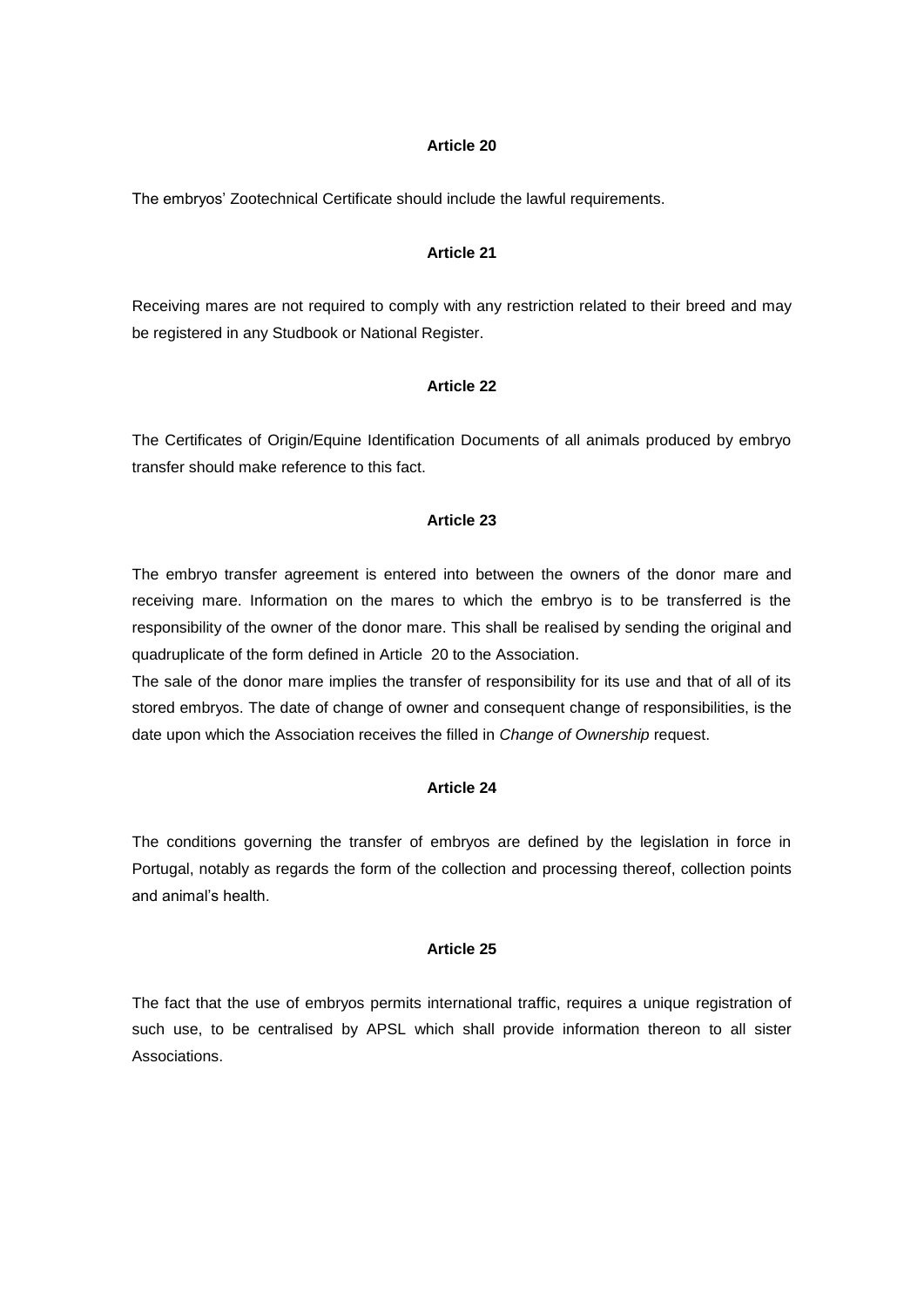This Regulation enters into force immediately after ratification by the Supervisor and should, therefore, be applied to the births of letter F animals.

## **Article 27**

This Regulation is subject to revision within a maximum period of three years.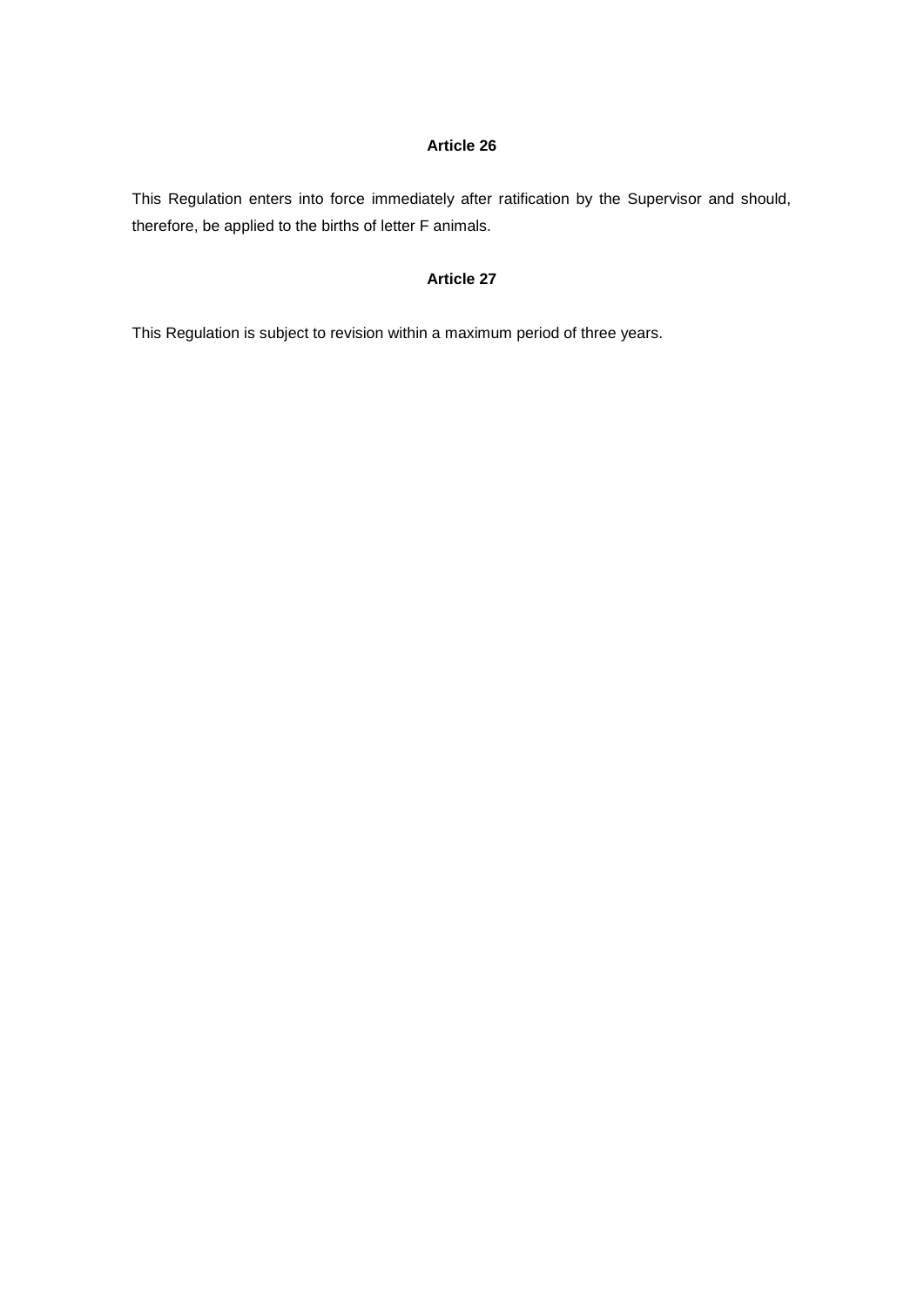# **APPENDIX IV**

# **REGULATION FOR THE ATTRIBUTION OF RECOMMENDED STUDHORSE AND MERIT STUDHORSE STATUS**

## **1 – Introduction and definitions**

 $\overline{a}$ 

An alteration to the Studbook Regulation was approved at the General Meeting held in April 2001, with the objective of enhancing the value of studhorses which, after approval, demonstrate that their reproductive lives (studhorse functionality and quality) deserve special consideration.

At a time when changes are being made to the Lusitano Breeding Regulation, namely by permitting the use of frozen semen for insemination, the aim is also to modify the Regulation, notably as regards the attribution of Studhorse status. The objective of these changes is for the referred to status to provide information on the functional and breeding characteristics of a larger number of animals, providing breeders with increasingly better information on the animals used as studhorses to achieve better and faster evolution in terms of selection.

This change to the Studbook Regulation completes the selection system which now comprises three stages, in line with the Studbooks of breeds which have evidenced greater speed and sustainability in terms of genetic progress:

- a first selection stage − registration in the Studhorse category (Studhorse and Functional Studhorse);
- a second selection stage − attribution of Recommended Studhorse status to reward a Studhorse's morphofunctional qualities;
- a third selection stage − attribution of Merit Studhorse status to reward Studhorses whose quality, as evidenced by their descendants, demonstrates their capacity to transmit better than average qualities to the Lusitano breed. The objective of the third stage is to make changes having the effect of making their attribution also include the objectives underpinning the creation of the former Merit Category, which has fallen into disuse owing to the very small number of eligible animals which may be registered owing to the conditions therein defined.

The aim is therefore to apply a breeding assessment and utilisation system to most Studhorses, enabling faster and more consistent genetic progress than could have been achieved from the total sum of the work of each individual breeder, even if several of them, in practical terms already use this three stage system to plan the genetic progress of their stud.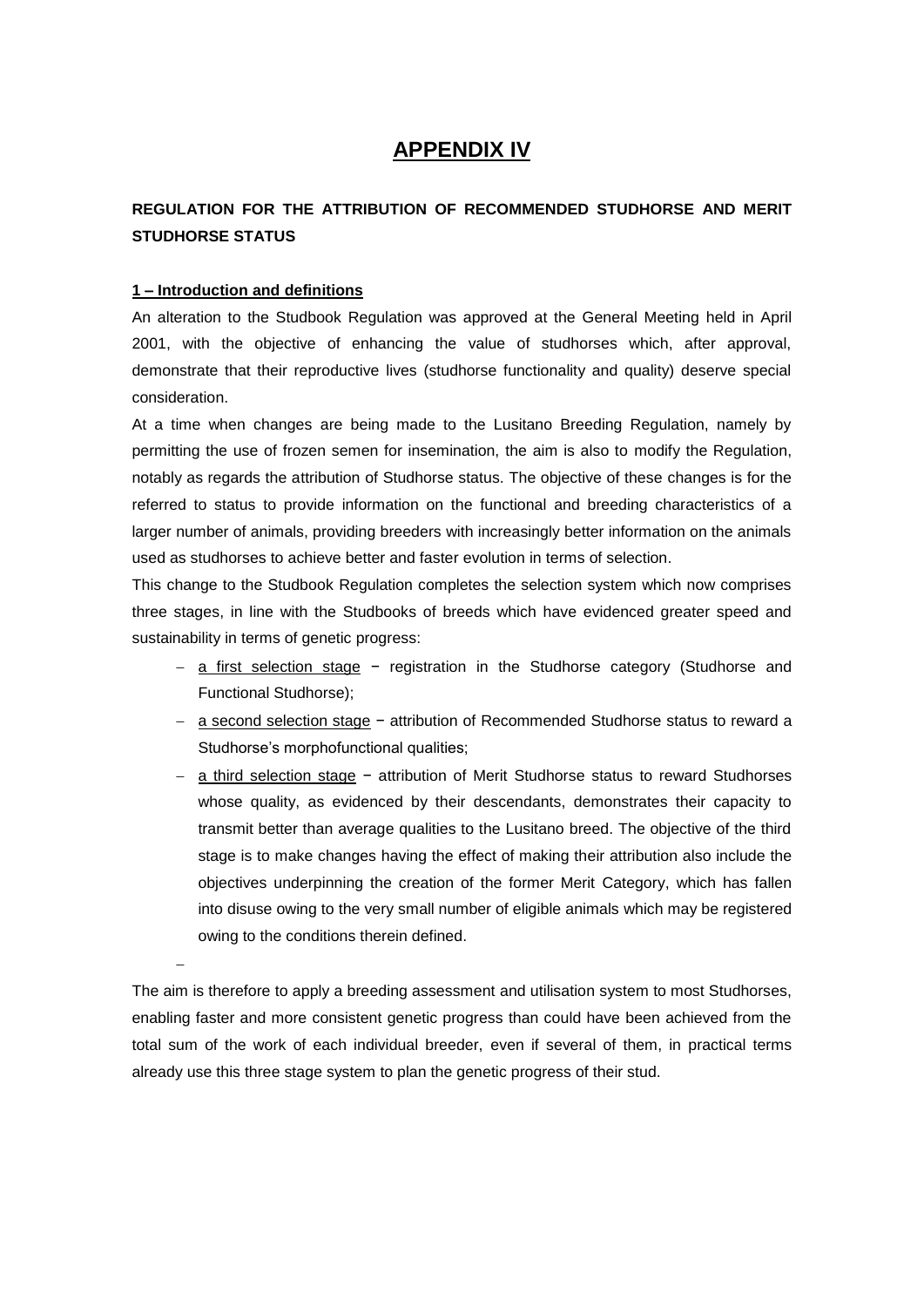#### **2 – Studhorse**

A studhorse is a Lusitano Breed equine whose assessment, when submitted to morphofunctional tests in public concentrations or when used for breeding operations (female horses), in all parameters under consideration, does not correspond to: three scores of six (6), two scores of five (5), or one score of less than five (5).

2.1. This classification is based on a comparison with the ideal breed phenotype to which 100 points have been attributed, in the animal's presence.

2.2. In addition to morphological aspects, an assessment is also made of functionality, particularly movements, which, for male horses, must, in all cases, be assessed when mounted.

2.3. Male horses must provide proof of their breeding capacity in the form of a spermogram.

2.4. This shall authorise the animal to begin breeding with the aim of producing animals for registration in the Lusitano Studbook.

Studhorses shall be distributed in the following categories, depending on the total number of points attributed:

− Studhorse/broodmare – all animals with a score of 72 points or less in the first stage of the studhorse/broodmare tests

− Studhorse/broodmare \* – all animals with a score of more than 72 in the first stage of the studhorse/broodmare tests

− Studhorse/broodmare \*\* – all animals with a score of between 65% (exclusive) and 80% (inclusive) in the second stage of the studhorse/broodmare tests

− Studhorse/broodmare \*\*\* – all animals with a score of more than 80% in the second stage of the studhorse/broodmare tests.

A Functional Studhorse is an equine, more than 5 years old, that not having been approved as a Studhorse, meets the functional criteria for the attribution of Recommended Studhorse status, in Bullfighting, Dressage or Working Equitation.

#### **3 – Recommended Studhorse (\*\*\*\*)**

All studhorses/broodmares which, during their lifetimes, have achieved relevant results (fulfilling the minimum parameters hereinafter defined) in respect of their functionality or results in Model and Movements competitions. Studhorses shall be Recommended Studhorses in the area in which they excel, which may include more than one discipline.

Recommended Studhorses shall always be marked \*\*\*\*, followed by the initial or initials of the disciplines on the basis of whose performance this status has been attributed.

#### **3.1 − General access conditions**

To be a candidate for Recommended Studhorse status, animals must:

− be proposed by their owner and/or breeder;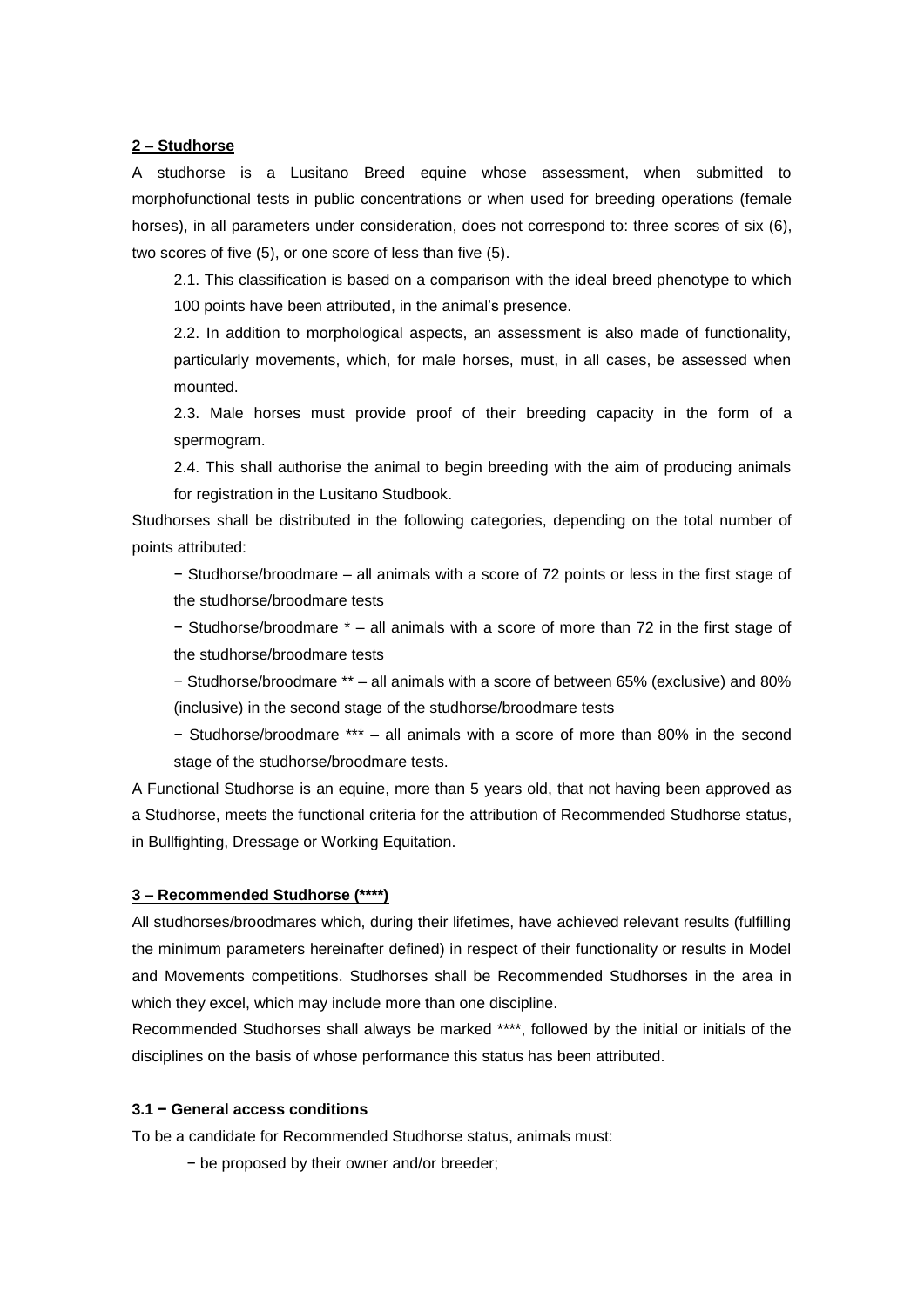- − have been previously registered as a STUDHORSE*;*
- *−* be at least six years old.

When submitting the candidature, owners/breeders must provide proof of the diverse scores or classifications obtained by the candidate studhorse, in terms of its use.

In terms of functionality the different areas in which the Studhorse/Broodmare may be Recommended, are as follows:

- Equestrian art (AE)
- Carriage driving (CA)
- Complete equitation test (CCE)
- Dressage (CD)
- Portuguese equitation (EP)
- Working equitation (ET)
- Horse-Ball (HB)
- Raids (RE)
- Show jumping (CSO)
- $\bullet$  Bullfighting  $(T)$

Studhorses may also be recommended on the basis of their results in Model and Movements competitions (MA).

#### **3.2 Conditions for the attribution of Recommended Studhorse status**

3.2.1 Conditions for the attribution of Recommended Studhorse status \*\*\*\* in Model and Movements (MA) competitions

To obtain Recommended Studhorse status, animals must, at the minimum, have Studhorse \* status (the number of points achieved at the time of Studhorse status approval must not have been less than 72) and must stand at least 1.55 m. at the withers.

The individual classes in the following competitions count towards the results:

- International Lusitano Horse Championship
- Official International Competitions in foreign countries, when recognised by APSL
- National Horse Fair, Golegã
- Expoégua, Golegã (female horses)
- National Agricultural Fair (mares with foals)
- Ponte de Lima Fair

In these competitions the animals must compete directly with others of the same class and must have evidenced outstanding morphological conformation and movements when measured against breed standards.

Animals shall be approved as Recommended Studhorses if they fulfil the requirements defined in Table I: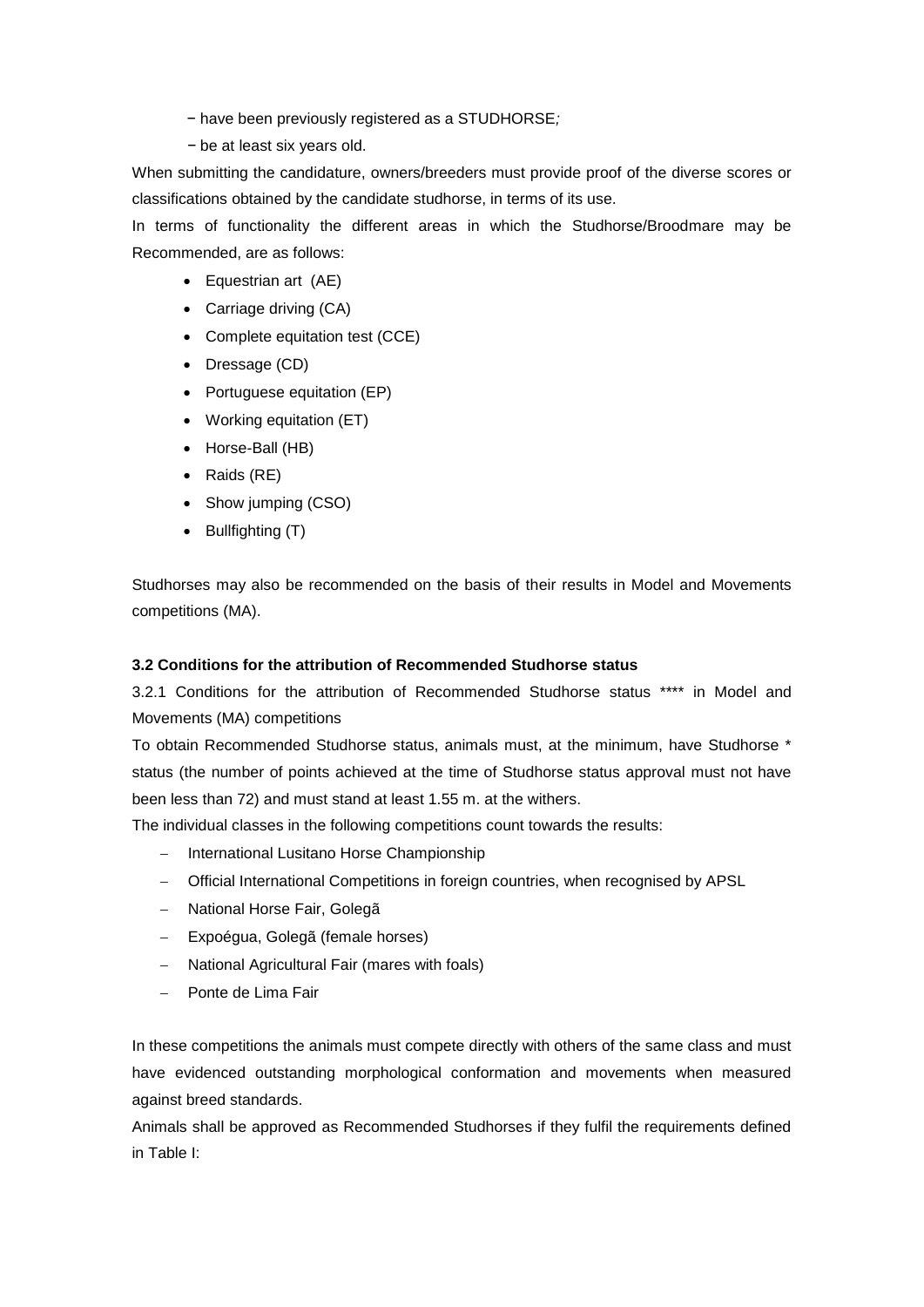| <b>APPROVAL</b><br>AS A<br><b>STUDHORSE</b> | <b>INTERNATIONAL LUSITANO HORSE</b><br><b>FAIR FESTIVAL OR SIMILAR</b><br>(OVERSEAS) |     | - NATIONAL HORSE FAIR (Golegã)<br>EXPOÉGUA (Female horses)<br>NATIONAL AGRICULTURAL FAIR<br>(Mares with foals)<br>PONTE DE LIMA FAIR |
|---------------------------------------------|--------------------------------------------------------------------------------------|-----|--------------------------------------------------------------------------------------------------------------------------------------|
| $>=72$ PTS                                  | 2 MEDALS (GOLD OR SILVER) IN 2<br>YEARS OR DIFFERENT EVENTS (*)                      | OR. | - 3 GOLD MEDALS IN 3 YEARS<br>OR DIFFERENT EVENTS (*)                                                                                |
| <b>AND</b><br>$>= 1.55 M$                   | 1 GOLD MEDAL (*)                                                                     | And | 2 GOLD MEDALS (*)                                                                                                                    |

 $(*)$  – A medal must have been obtained in a mounted class. In the case of female horses this obligation is only effective from 1 January 2019.

3.2.2 Conditions for the attribution of Recommended Studhorse status \*\*\*\* in respect of functionality.

In addition to good morphological conformation, a Recommended Studhorse shall be required to have provided proof of its physical capacities in terms of learning and skill, and its courage and gentleness, as breed characteristics.

As the intention is not to create special trials for each, it was decided that recognition of a horse's sporting achievements and functional life would be the best gauge of its individual capacities with the results of these same public trials being taken into account.

The public trials must be set out on a list to be supplied annually by APSL or country Equestrian Federations with the results being ratified by the entity overseeing the respective discipline, which, in Portugal, is the Portuguese Equestrian Federation or the respective Federation of the countries in which the trials are held for federated disciplines, or APSL, or the overseas Associations recognised by APSL in other cases.

# Equestrian Art (AE)

A studhorse having regularly performed as a soloist or a jumper across three seasons having achieved a minimum number of 15 events per year. Animals performing as soloists in long reining or pas-de-deux movements must, at least, perform a passage, piaffe, pirouette or canter and approximate changes of hand.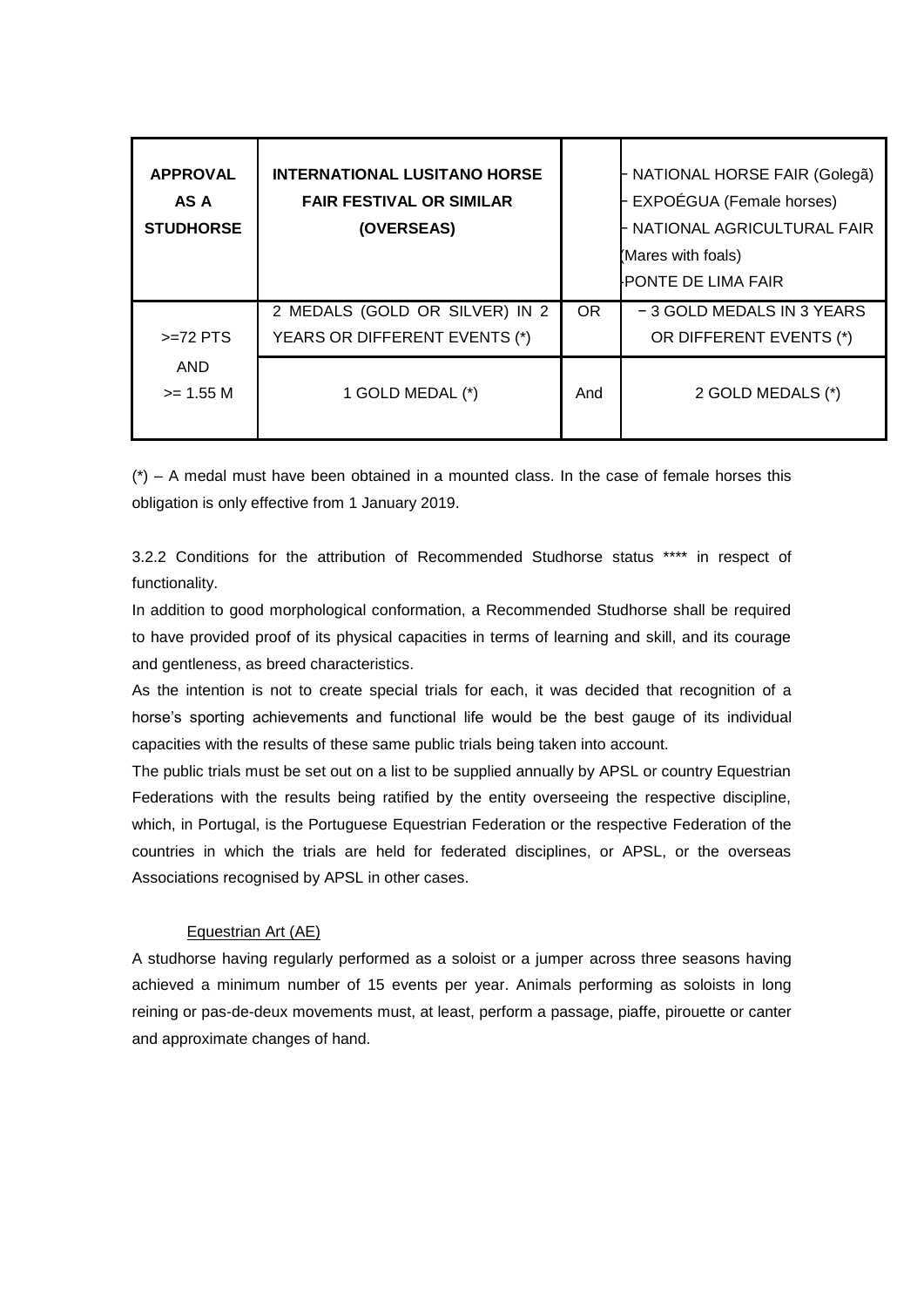## Carriage Driving (CA)

# 1. National

Classification (in categories of one or more animals) in one of the top three places, in two official trials, in two different years.

# 2. International

Classification (in categories of one or more animals) in one of the top five places, in two official overseas trials.

# Complete Equitation Test (CCE)

1. National

Classification in one of the top three places in CNC (Combined National Competition) or one of the top five places in the CCN (one star Complete National Competition), in at least four trials.

# 2. International

Classification in one of the top five places in a Combined Competition or one of the top seven places in the Combined Competition or completing a one star Complete Competition.

# Dressage (CD)

# 1. National

Classification in the top 5 places at trials of a National or International FEI level for young horses competing at the National Championship Final, Portugal Dressage Cup or CNDs (six times in at least 2 years), always with an average of more than 70% in National Trials and more than 75% in International FEI trials for young horses.

## 2. International

Classification on 3 occasions in the top five places at International FEI Trials for young horses with averages of more than 75% or St George or Grand Prix Level at three different CDIs always with averages of more than 70%.

# Portuguese Equitation (EP)

Classification in one of the top three places in Level A Official Trials, in at least three trials (with a percentage of more than 65%)

# Working Equitation (ET)

# 1. National

Classification in the top three places at National Championship Trials, at a seasoned horses' or masters' level at least three times in the same year and always with averages of more than 65% in two years.

# 2. International

Classification in the top quartile of the final classification of a European or World Championship, always with averages of more than 65% .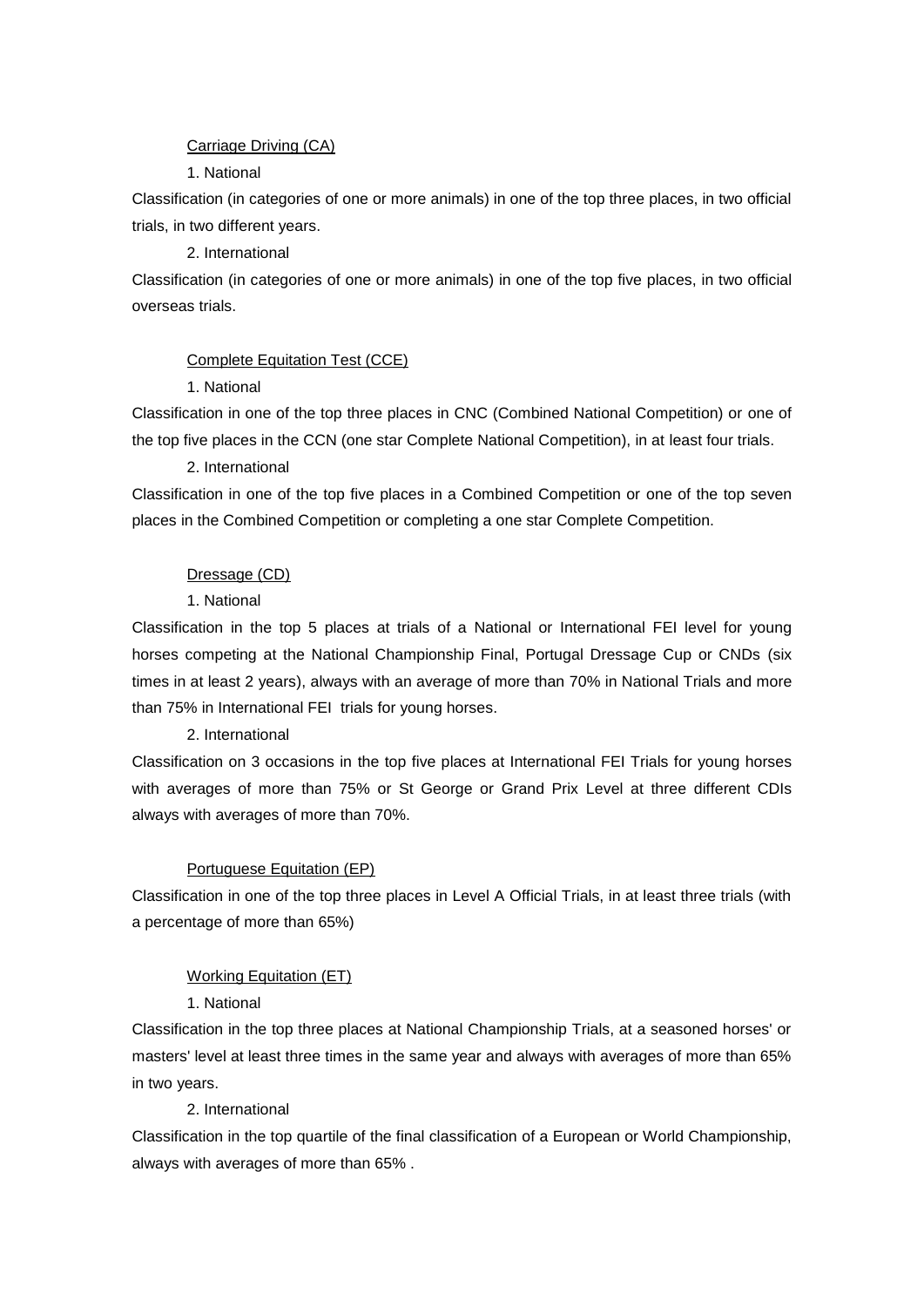#### Horse-ball (HB)

#### 1. National

Member of a team classified in one of the top two places of the National Championship for at least three years

#### 2. International

Member of a national team classified in one of the three top places in European Championships for at least two years

#### Raids (RE)

#### 1. National

Classification in one of the top three places in intermediate level trials or having been classified in one of the top five places in trials of more than 80 kilometres in at least two trials with an identical level of difficulty.

#### 2. International

Classification in one of the top five places in two intermediate level trials or having been classified in the top third of the table in trials of more than 80 kilometres in at least two trials with an identical level of difficulty.

#### Showjumping (CSO)

#### 1. National

Classified twice in one of the top three places in 1.10m. trials, provided that they are fault-free, in two different years or twice in the top five places in trials of 1.2m provided there are fault-free in two different years or in two fault-free rounds in senior trials in two different years.

#### 2. International

Classified three times in the top third of the classification in trials of 1.10m, provided that they are fault-free or classified in the top half of the classification twice at trials with a high level of difficulty, provided that they are fault-free.

#### Bullfighting (T)

− A horse shown to have fought at least thirty bulls (in official bullfights) over a maximum period of five years

− A horse which, in a single year, has won the prize as the best bullfighting horse – in the Seasoned horses category

#### l) Exceptional Cases

#### 1. Sport (FEI and WE Trials)

Participant in the World Cup, Continental Championships, World Championships, Olympic Games and trials of an identical level.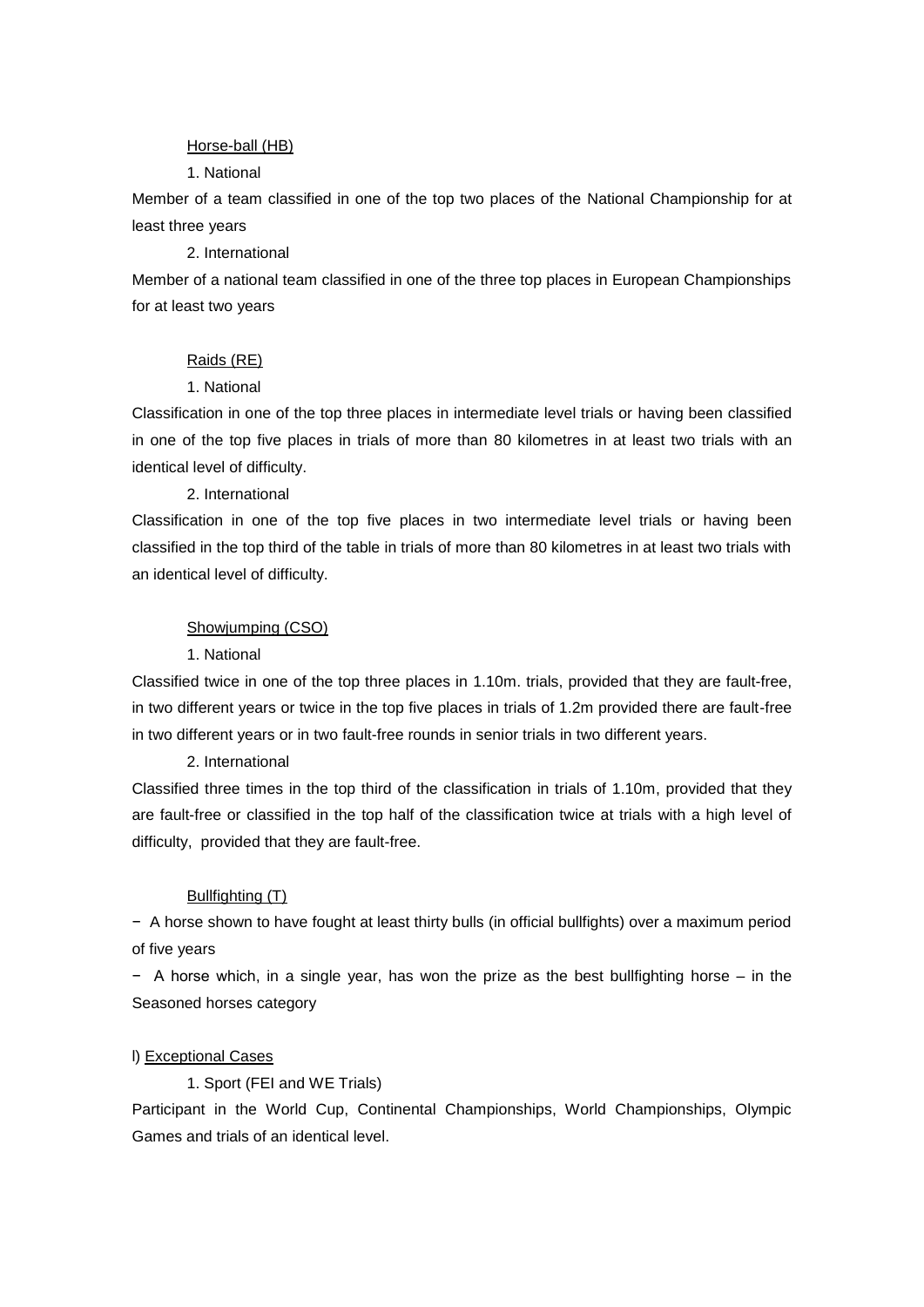The designation of RECOMMENDED STUDHORSE status shall be marked \*\*\*\* followed by the initials of the disciplines on the basis of whose performance this status has been attributed.

#### **4 – Merit Studhorse (\*\*\*\*\*)**

All Studhorses/Broodmares (recommended or not), whose offspring achieve results on the basis of their functionality enabling the conclusion to be drawn that their progenitor has transmitted higher than average qualities to its offspring.

A Merit Studhorse shall always be marked \*\*\*\*\*, followed by the initial or initials of the disciplines in which this status has been attributed on account of the performance of its offspring.

#### 4.1 General access conditions

Applications for Merit Studhorse \*\*\*\*\* status must be made by the owner or the breeder. In the event of the equine's death, the application should be submitted by the breeder or its last owner who should provide proof that the necessary requirements have been met.

It must be than 9 years old

It must have descendants which have already been registered in the Studhorse Category.

The following will be taken into consideration;

**Consanguinity Genealogy** Descendants' results Results of functional activity

#### 4.1.1. − Male horses

The Studhorse must have produced at least 12 offspring (male or female) registered in the Lusitano Breed Studbook in three different years.

It must have at least six offspring (male or female) registered in the Studhorse Category.

#### 4.1.2. − Female Horses

A female horse must have at least four offspring (male or female) registered in the Lusitano Breed Studbook.

It must have at least 2 offspring (male or female) registered in the Studhorse category.

#### 4.2 – Specific Conditions

4.2.1. – Male Horses

a) – Recommended Studhorses \*\*\*\*

A Recommended Studhorse \*\*\*\* must have at least three offspring with Recommended Studhorse \*\*\*\* status or which have achieved the functional conditions to enable